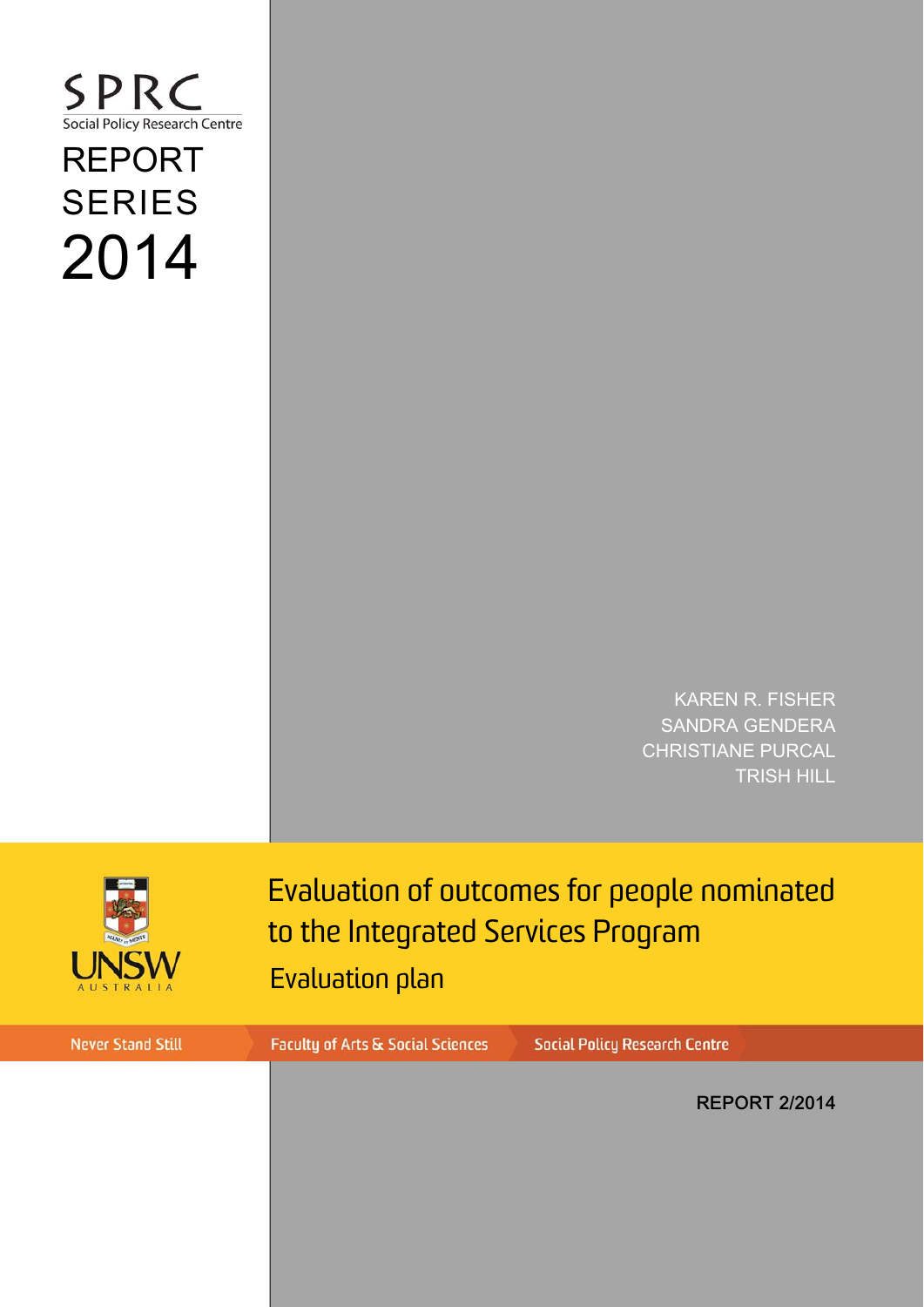

February 2014

#### Thank you

to the ADHC Integrated Services Program team, the SPRC research team and colleagues for advice and comments.

#### SPRC Research team

Karen R Fisher, Christiane Purcal, Rosemary Kayess, Sandra Gendera, and Trish Hill

#### For further information

Karen Fisher [\(karen.fisher@unsw.edu.au\) or](mailto:karen.fisher@unsw.edu.au) Christiane Purcal (c.purcal@unsw.edu.au)

#### Social Policy Research Centre

Level 2, John Goodsell Building Faculty of Arts and Social Sciences UNSW Australia Sydney 2052 Australia  $t + 61$  (2) 9385 7800 f +61 (2) 9385 7838 e [sprc@unsw.edu.au](mailto:sprc@unsw.edu.au)  w [www.sprc.unsw.edu.au](http://www.sprc.unsw.edu.au)

© Social Policy Research Centre 2014 ISSN: 1446-4179 ISBN: 978-0-7334-3448-8 (online) SPRC Report 2/2014

The Social Policy Research Centre is based in the Faculty of Arts and Social Sciences at UNSW Australia. This report is an output of the **Evaluation** of outcomes for people nominated to the Integrated Services Program research project, funded by Ageing Disability and Home Care, NSW Department of Family and Community Services.

#### Suggested citation

Fisher, K. R., Gendera, S., Purcal, C., & Hill, T.(2014). *Evaluation of outcomes for people nominated to the Integrated Services Program: Evaluation plan (SPRC Report 2/2014)*. Sydney: Social Policy Research Centre, UNSW Australia.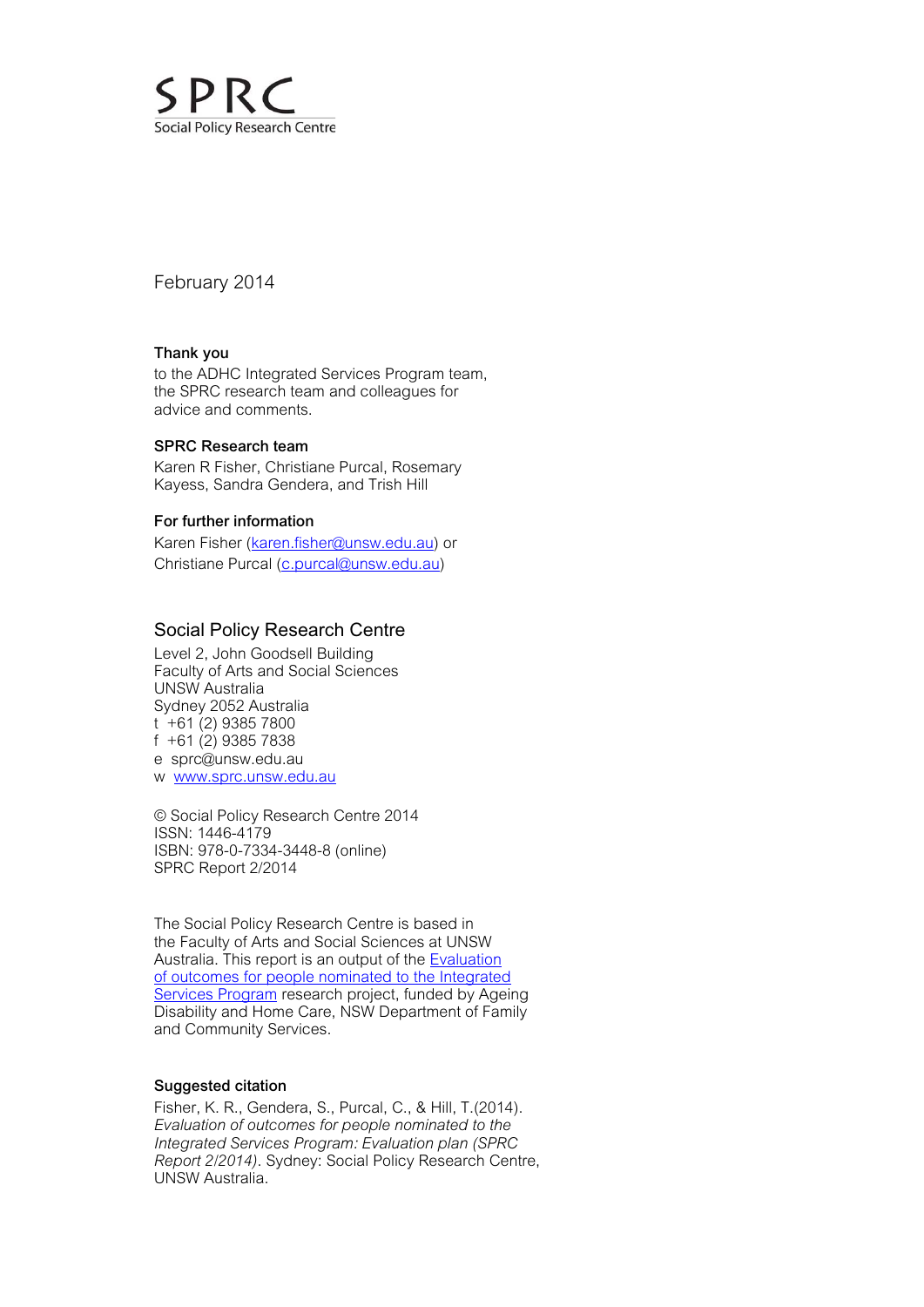## **CONTENTS**

| 1              | Introduction                                         | 1              |  |  |  |  |  |
|----------------|------------------------------------------------------|----------------|--|--|--|--|--|
|                | 1.1 Program overview                                 | 1              |  |  |  |  |  |
|                | ISP target group                                     | $\mathbf{2}$   |  |  |  |  |  |
|                | Program aims                                         | $\overline{2}$ |  |  |  |  |  |
|                | Service delivery features                            | $\overline{2}$ |  |  |  |  |  |
|                | Types of services                                    | 3              |  |  |  |  |  |
|                | Roles and responsibilities of project stakeholders   | 3              |  |  |  |  |  |
|                | Governance arrangements                              | 3              |  |  |  |  |  |
|                | 1.2 Service delivery context                         | 3              |  |  |  |  |  |
|                | Defining complex needs                               | 3              |  |  |  |  |  |
|                | Defining challenging behaviours                      | $\overline{4}$ |  |  |  |  |  |
|                | 1.3 Disability policy and services landscape         | 5              |  |  |  |  |  |
|                | Related programs in NSW                              | 5              |  |  |  |  |  |
|                | Related programs in Australia and overseas           | 6              |  |  |  |  |  |
|                | Methodological questions arising for this evaluation | $\overline{7}$ |  |  |  |  |  |
| $\overline{2}$ | <b>Evaluation framework</b>                          | 8              |  |  |  |  |  |
|                | <b>Evaluation framework</b><br>2.1                   | 8              |  |  |  |  |  |
|                | Outcomes and process evaluation                      | 8              |  |  |  |  |  |
|                | Economic evaluation                                  | 8              |  |  |  |  |  |
|                | 2.2 Evaluation questions                             | $\overline{9}$ |  |  |  |  |  |
|                | 2.3 ISP program logic                                | 10             |  |  |  |  |  |
|                | 2.4 Phases of the evaluation                         | 11             |  |  |  |  |  |
| 3              | Methodology                                          | 12             |  |  |  |  |  |
|                | Research rationale<br>3.1                            | 12             |  |  |  |  |  |
|                | 3.2 Methods                                          | 12             |  |  |  |  |  |
|                | Sample and purpose                                   | 12             |  |  |  |  |  |
|                | Quantitative data-client program and financial data  | 13             |  |  |  |  |  |
|                | Qualitative data                                     | 14             |  |  |  |  |  |
| 4              | Analysis                                             | 15             |  |  |  |  |  |
| 5              | Project management                                   |                |  |  |  |  |  |
|                | 5.1 Evaluation team                                  | 16<br>17       |  |  |  |  |  |
|                | 5.2<br>Communication and risk management             | 17             |  |  |  |  |  |
|                | Communication strategy                               | 17             |  |  |  |  |  |
|                | Risk management                                      | 18             |  |  |  |  |  |
|                | Quality management<br>5.3                            | 18             |  |  |  |  |  |
| 6              | Appendix                                             | 20             |  |  |  |  |  |
|                | 6.1 Topic guide: Focus groups with ISP stakeholders  | 20             |  |  |  |  |  |
|                | References                                           | 22             |  |  |  |  |  |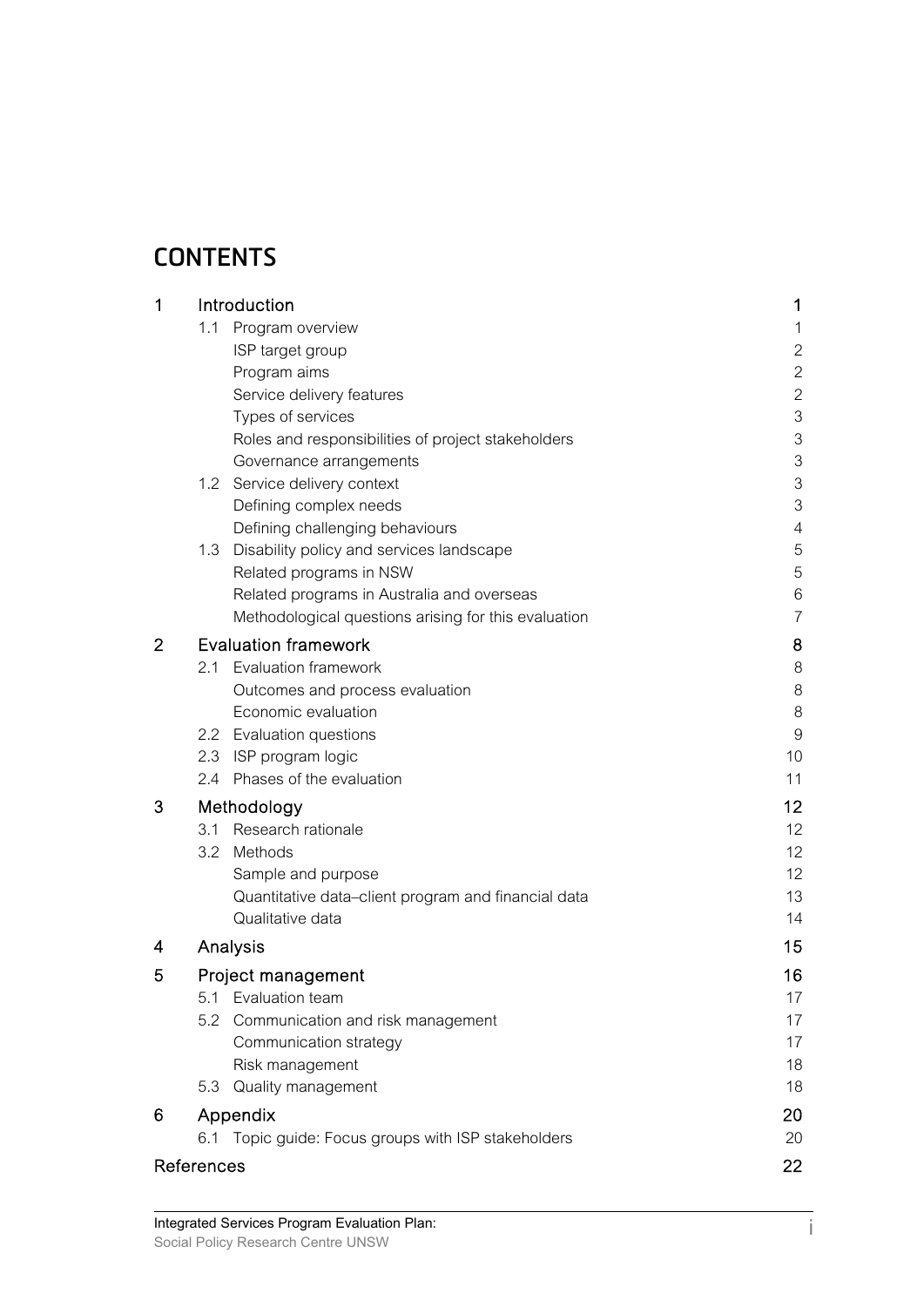### **ABBREVIATIONS**

| <b>ADHC</b>  | Ageing, Disability and Home Care                                                |
|--------------|---------------------------------------------------------------------------------|
| <b>CJP</b>   | <b>Community Justice Program</b>                                                |
| HASI         | Housing and Accommodation Support Initiative                                    |
| <b>HREC</b>  | UNSW Human Research Ethics Committee                                            |
| <b>ISP</b>   | Integrated Services Program                                                     |
| <b>MACNI</b> | Multiple and Complex Needs Initiative                                           |
| <b>NDIS</b>  | National Disability Insurance Scheme                                            |
| <b>NDRA</b>  | National Disability and Development Research Agenda                             |
| <b>NHMRC</b> | National Consumer and Community Participation in Health and Medical<br>Research |
| <b>NFP</b>   | Not-For-Profit                                                                  |
| <b>NGO</b>   | Non-Government Organisation                                                     |
| <b>NSW</b>   | New South Wales                                                                 |
| <b>SPRC</b>  | Social Policy Research Centre                                                   |
| <b>PWI</b>   | Personal Wellbeing Index                                                        |
| <b>UNSW</b>  | The University of New South Wales                                               |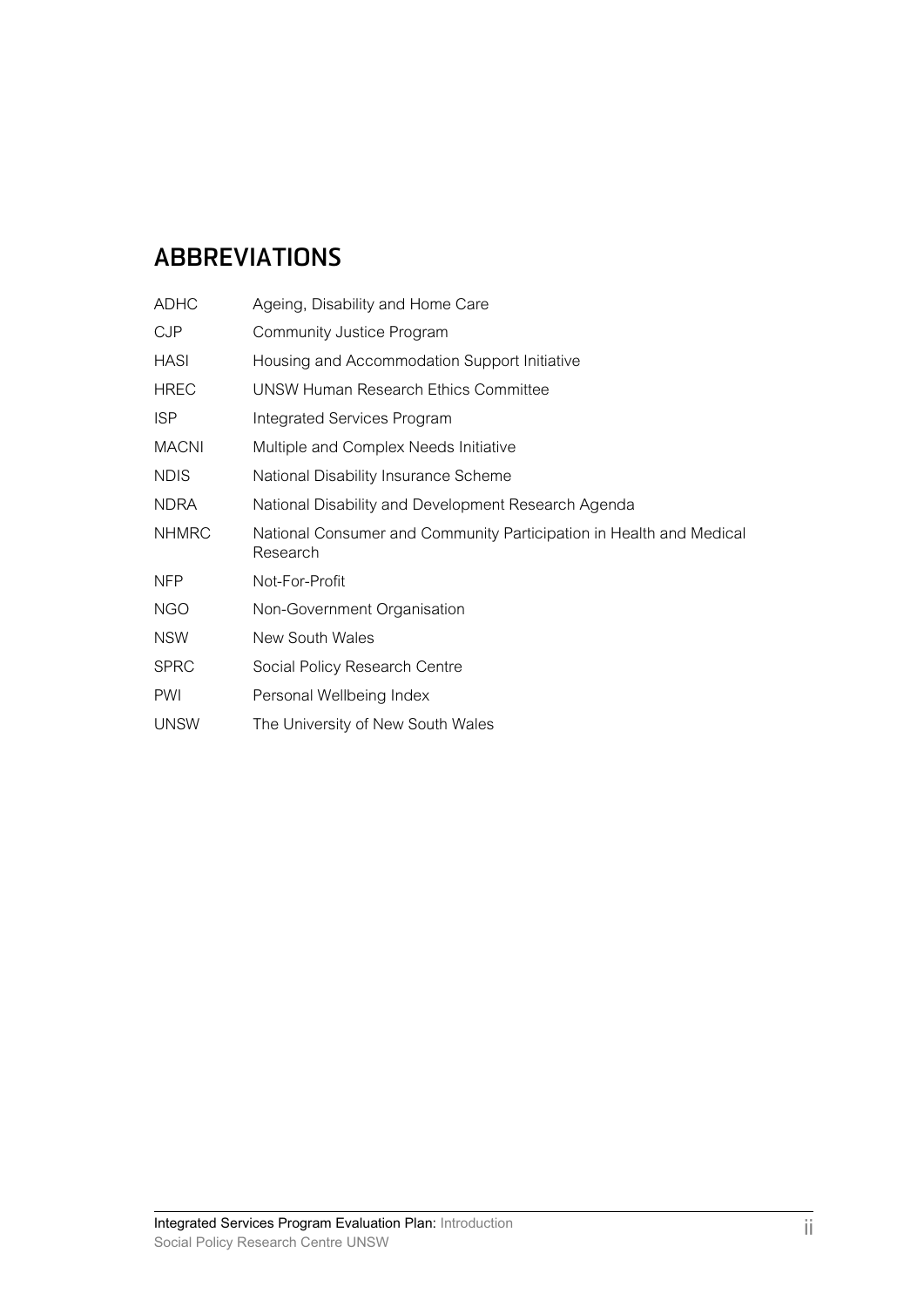# **1 INTRODUCTION**

The Integrated Services Program (ISP) commenced in 2005 with dedicated funding from the NSW Government as a demonstration project. The project became a recurrently funded program in 2009‒10 following an independent evaluation conducted by the Social Policy Research Centre (SPRC) at The University of New South Wales (UNSW) (McDermott et al., 2010). A further descriptive study was conducted in 2011 and provided a profile of people nominated to the ISP, both those people accepted and not accepted by the Program.

The SPRC is conducting a follow up evaluation that also includes people who have left the program. The evaluation is from September 2013 to June 2014. This evaluation plan explains the evaluation methodology and management. It includes:

- background information (program overview and service delivery context);
- an overview of roles and responsibilities of key program partners;
- conceptual approach to the evaluation and key questions;
- evaluation methodology;
- data analysis process;
- ethical considerations; and
- project management, including deliverables, tasks and timeframes.

### **1.1 PROGRAM OVERVIEW**

The Integrated Service Program (ISP) is a specialist service that coordinates a cross agency response to adults who have been identified from across the NSW government human service agencies as having complex needs and challenging behaviour. The ISP is a time-limited service and is based in the Sydney metropolitan area (ISP Factsheet, ADHC 2012).

The ISP is administered by ADHC in partnership with Mental Health and Drug and Alcohol Office (MHDAO) of NSW Ministry of Health and Housing NSW. The Program is overseen by a Management Committee consisting of officers from the major partner agencies and is advised by a broader Interagency Reference Group.

People in the ISP are over the age of 18 years and identified as having multiple and complex needs which place themselves and or others at high risk. They have had significant barriers accessing coordinated cross-agency responses. These clients may have one or more of the following; intellectual disability, brain injury, mental illness, personality disorder, and/or issues with alcohol and other drugs. Most people using ISP have experienced insecure housing prior to entry into the Program.

Since 2005, 177 people have been referred to the Program, 71 have been accepted, and nearly half of these have exited the Program. The current operating budget of the ISP is \$10.3 million.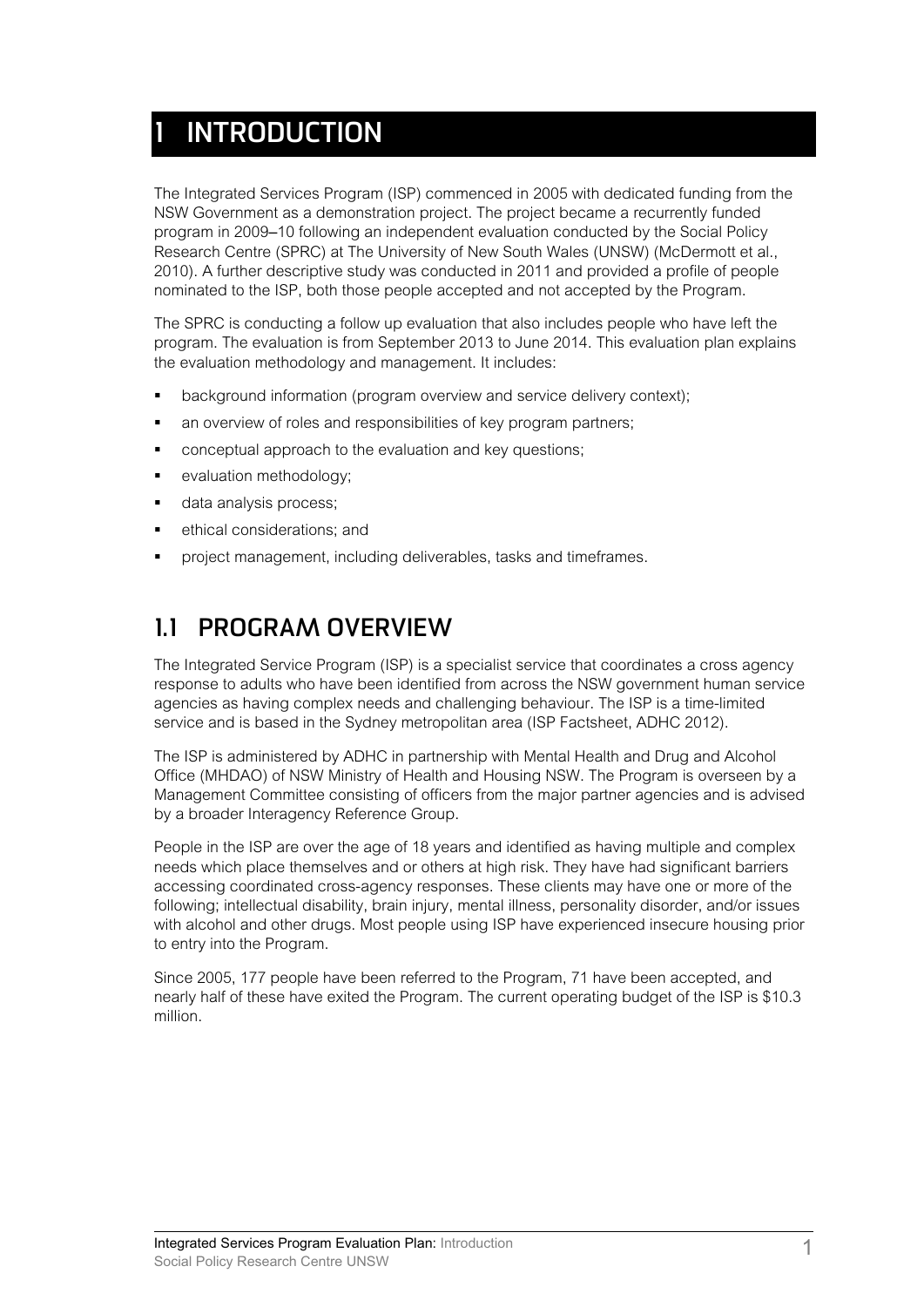#### **ISP TARGET GROUP**

Within the ISP people with complex support needs are understood to experience, or be at risk of experiencing, one or more of the following<sup>1</sup>:

- have a disability and interrelated conditions (e.g. mental health, substance abuse) and complex support needs;
- high risk challenging behaviours which place themselves and/or others at significant risk of harm;
- local support options exhausted or at risk (e.g. breakdown in carer arrangements);
- challenge the service system's capacity to appropriately respond to their needs.

#### **PROGRAM AIMS**

The overarching aim of the ISP is to provide highly targeted, coordinated interagency support to people with complex needs, improve their life outcomes, and reduce the cost of this group to service systems and the wider community. The Program aims are to:

- improve the persons housing stability and social connectedness;
- improve life outcomes in other key areas, including health, mental health and wellbeing;
- decrease the adverse impact of behaviours on the person, other people around them, and the community more broadly;
- improve coordination and capacity of local supports;
- develop a sustainable model with the person, so that they can, as much as possible, regain independence and transition to receive support within the mainstream service system ('service fit'); and
- contribute to evidence base on supporting people with multiple and complex needs.

### **SERVICE DELIVERY FEATURES**

The ISP is designed to provide holistic, integrated, cross-agency services to approximately 30 people with multiple and complex support needs that have not been met within the existing service system. The key features of the ISP are to:

- take a holistic view of the person requiring assistance and their support needs;
- undertake a multi-disciplinary comprehensive assessment;
- provide person-centred case management and planning;
- provide assistance and facilitate access to intensive clinical and non-clinical interventions (incl. disability support, therapeutic rehabilitation);
- provide safe and supported accommodation for people in the program; and
- provide assistance and build local support networks.

Originally the ISP was designed to provide time-limited 18 months intensive support. People referred to the ISP however remain in the Program as long as is required. In most cases they cannot leave the Program (because of guardianship orders) (Shannon McDermott et al., 2010), or be discharged until a sustainable support model has been found for them. Some people remain in the Program because suitable arrangements have not been found yet. The implications of this will be a question for the evaluation.

<sup>1&</sup>lt;br><sup>1</sup> Reference: internal program documentation, including confidential report (KPMG, 2013)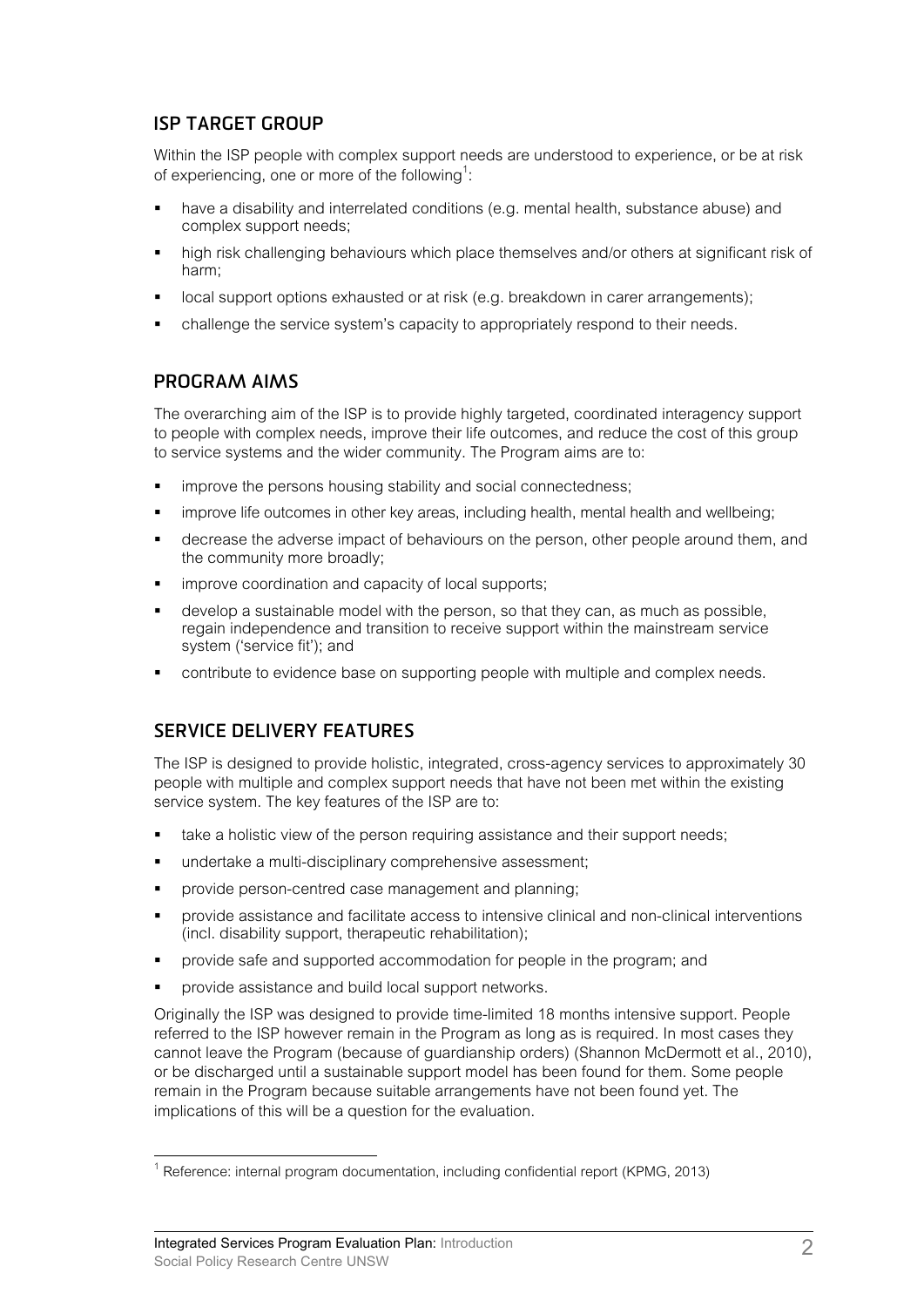### **TYPES OF SERVICES**

The ISP provides a range of time limited (18 months) intensive services in the Sydney metropolitan area. Clients or a substitute decision marker are required to consent to the provision of services prior to entry into the ISP. These services may include:

- Multidisciplinary comprehensive assessment
- Individual case planning and case coordination
- A range of accommodation models , including; 24 hour supported group homes to drop in support in either private or subsidized housing
- Access to a range of behavioural, therapeutic, rehabilitative and disability support programs
- Building of support networks
- Identification of a sustainable long term service option
- Planned and systematic withdrawal and handover of support to relevant agencies

#### **ROLES AND RESPONSIBILITIES OF PROJECT STAKEHOLDERS**

The evaluation project will define the roles and responsibilities of the project stakeholders.

Project partner agencies:

- ADHC, Corrective Services, Police, Housing NSW and NSW Health.
- Project stakeholders include:
- ISP Managers and staff
- ISP Management Committee
- Interagency Reference Group members and other government, non-government, University sector and private sector partners
- Executive Director, Clinical Innovation and Governance, ADHC
- Executive, ADHC, Family and Community Services
- Mental Health Senior Officers Group
- People in the Program, people likely to use the Program and people who represent them

### **GOVERNANCE ARRANGEMENTS**

The evaluation project will define and analyse the governance arrangements for the Program.

### **1.2 SERVICE DELIVERY CONTEXT**

#### **DEFINING COMPLEX NEEDS**

There is little consensus amongst professionals and academics across various fields and disciplines on how to define people experiencing multiple and interrelated needs, which are therefore more complex to meet. Baldry and Dowse (2013) note that much of currently used terminology is based on a primary medical condition (such as co-morbidity), where attributes appear rather static, and often 'problems' are individualised, understating the social and structural factors that have in most cases led to, or aggravated, the circumstances people are experiencing.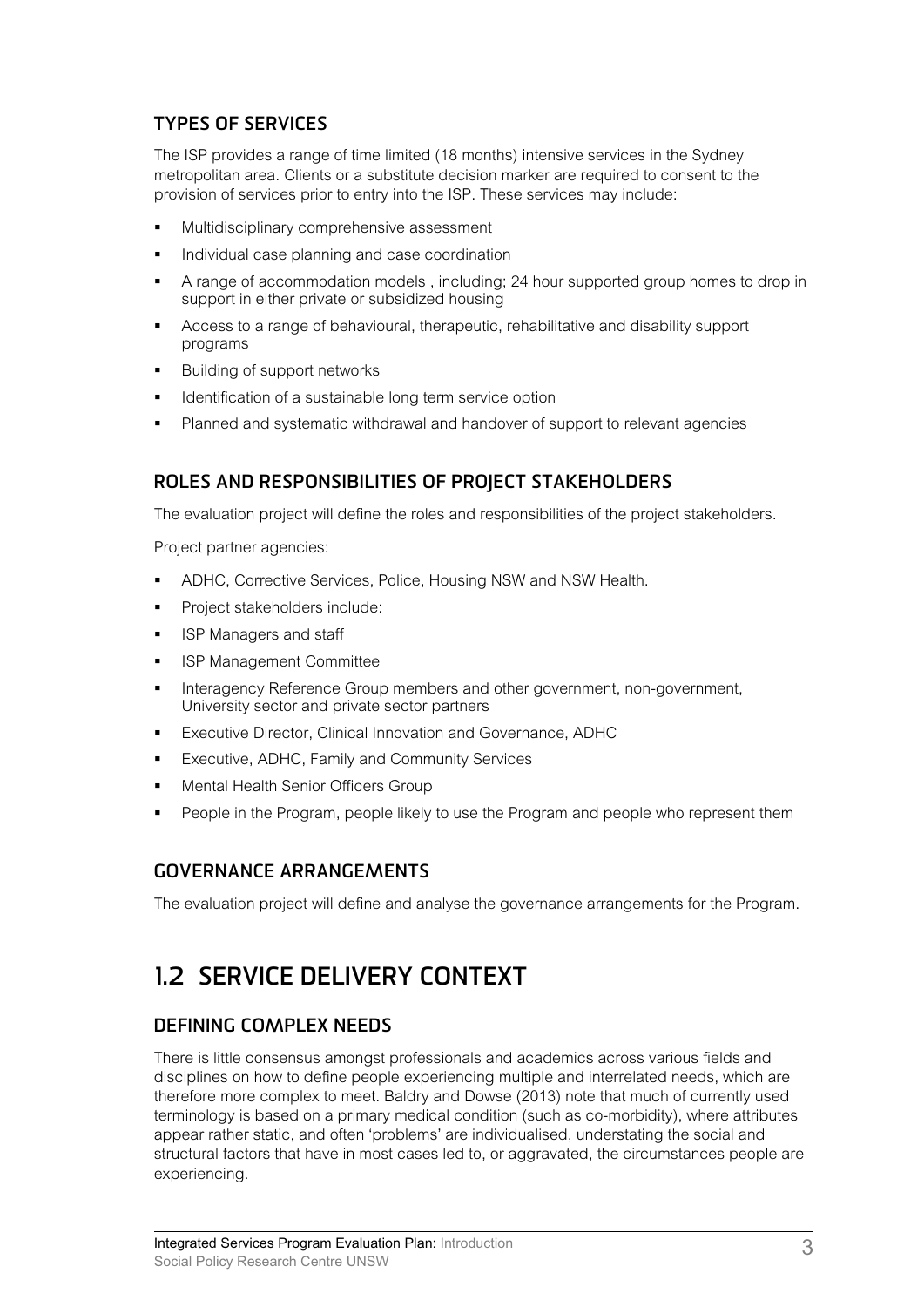Instead Rankin and Regan (2004) have suggested the term *complex needs*. This term encompasses two critical notions: complexity arising from a range of interrelated needs and factors, and the profoundness of these experiences. Although not without ambiguity, it allows us to understand the simultaneousness of people's experience of complex needs, which are multiple and interlocked (Rankin and Regan, 2004) and characterised by a compounding effect (Baldry and Dowse, 2013). Compounding here means that an increase in one area/need is likely to increase the potency of another area or need. This dynamic further contributes to people in this group being subject to greater risk and heightened vulnerability to experiencing further needs. Using two case studies, Baldry and Dowse (2013) illustrate the experience of complex needs as a 'dynamic, interactive and multidimensional concept'. The framework captured in Figure 1 highlights the interplay of individual, social and systemic factors, without reducing people to 'atomised notions of additive individual dysfunction or disability' (p.224).





#### **DEFINING CHALLENGING BEHAVIOURS**

Another contested term, which has been frequently used in connection with people experiencing complex needs, is *challenging behaviours*. In disability contexts it was originally used to describe people with a cognitive or learning disability and their interaction with the environment around them (Knapp et al., 2005; Lowe et al., 2007). While the term can be useful, it is frequently used in a way that ignores the social and environmental factors that may have contributed to a specific type of behaviour (Mansell, 2007), furthermore the term has been misused as a 'diagnostic label' (Banks et al., 2007).

 $\overline{a}$ <sup>2</sup> Figure by Han Xu in Baldry and Dowse, 2013, p.224.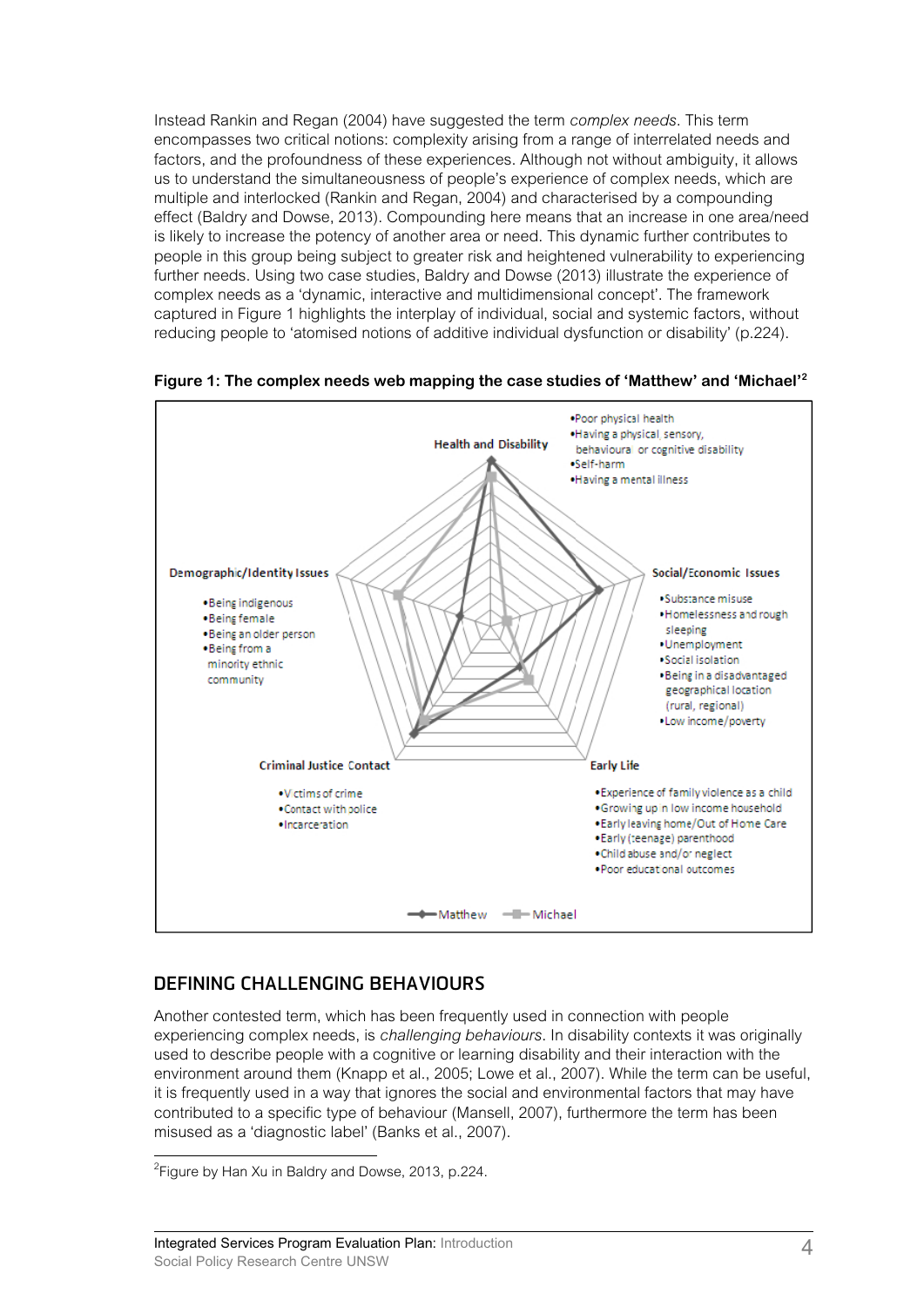Banks et al. (2007) propose a redefinition of the term challenging behaviour, as a behaviour that may significantly impact on the quality of life or physical safety of a person with intellectual disability, people around them, or the community more broadly. The underlying principle when working with people in this group should be 'to improve the quality of life for people whose behaviour challenges others' (Banks et al., 2007, p.9). Within the ISP the term is generally understood in this sense.

## **1.3 DISABILITY POLICY AND SERVICES LANDSCAPE**

Australia is currently undergoing a major transformation in the way that disability services are funded and delivered. The Australian Government is committed to roll out the National Disability Insurance Scheme by 1 July 2018.<sup>3</sup> The aim of this policy is to give people with disability greater control over their life and decision making process over the supports they receive. This policy shift is based, among others, on the Productivity Commission's recommendations, to move the disability sector from more 'centralised control to a more market setting' with for-profit and not-for-profit (NFP) providers playing an even greater role; whereas government providers remain the supplier of 'last resort' (Productivity Commission, 2011, p. 526).

NSW has been among the states to spearhead the transformation of its disability sector. Under *Stronger Together* significant changes and investments were made into disability services. The second phase of *Stronger Together* commenced in 2011 and will go until 2016, and it will focus on service expansion and sector reforms (ADHC, 2010b). One of the five key reform areas identified under *Stronger Together* was to expand options for people living in specialist support services (including people with an intellectual disability who have complex support needs) (p. 8).

Until the implementation of *Stronger Together* in NSW very little funded support existed for people with complex needs (Bleasdale, 2006). There was growing recognition that this group was not well served within the existing service system (Shannon McDermott et al., 2010; Philips, 2007). As a consequence a number of targeted programs have been developed, such as the ISP and HASI, and existing ones expanded (CJP), to build and strengthen capacity within and across service systems to meet complex support needs.

### **RELATED PROGRAMS IN NSW**

#### **Housing and Accommodation Support Initiative**

The Housing and Accommodation Support Initiative (HASI) was established in 2003 to provide stable housing and accommodation support services as well as clinical mental health services to people with severe mental illness and who also have insecure tenancy (Bruce et al., 2012). The program is a partnership between NSW Health, Housing NSW and the non-government organisation (NGO) sector, and provides packages of low-to-medium, high, and very high levels of support to people with mental ill-health.

The most recent evaluation of the program (Bruce et al., 2012) established that people using HASI experienced a number of positive outcomes, including a reduction of mental health hospital admissions; stable tenancies; increase in independent living skills; and greater social and community participation. Most participants believed that HASI had contributed to

<sup>3&</sup>lt;br>3<http://www.disabilitycareaustralia.gov.au/>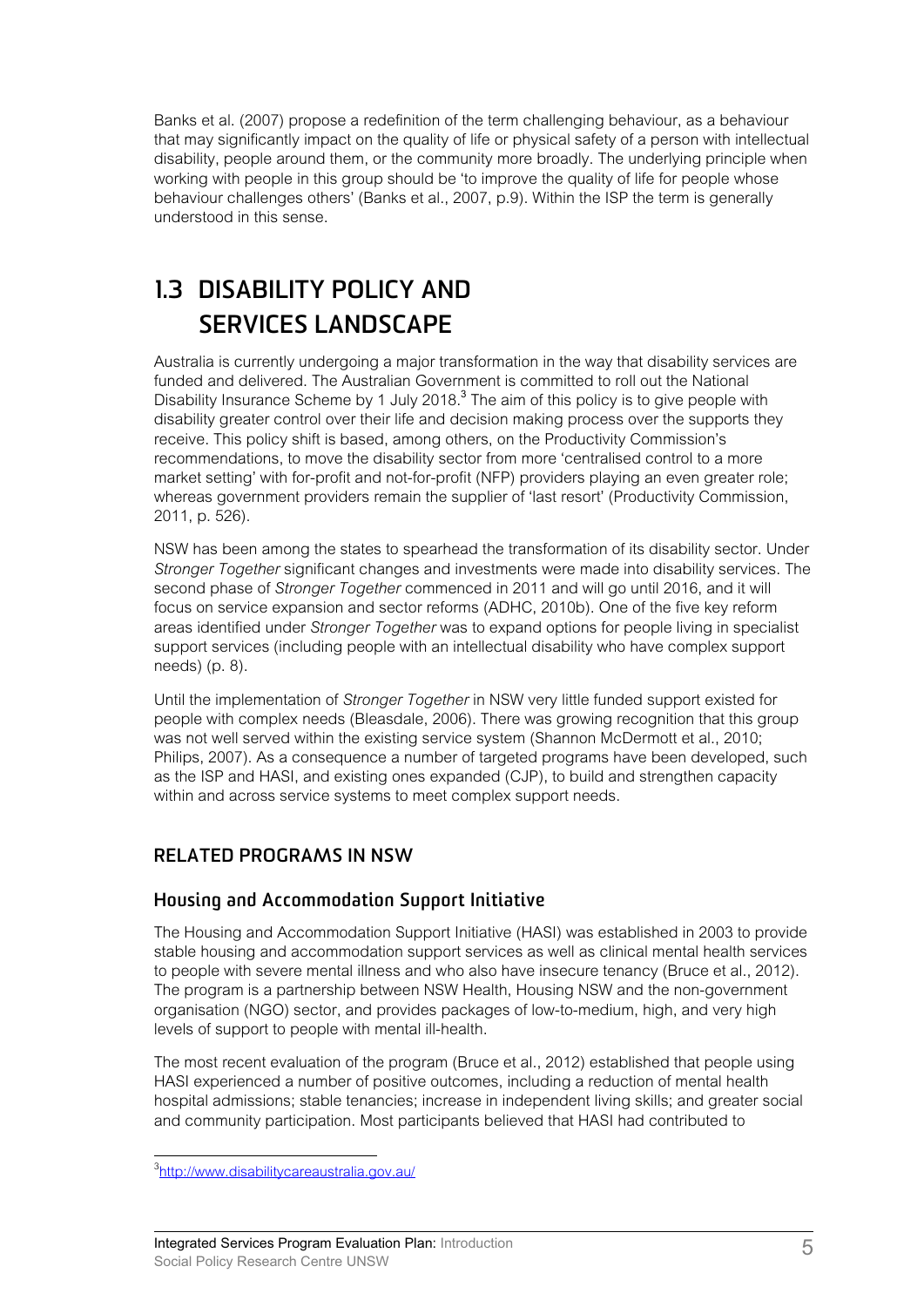improving their quality of life (ibid. p.9). The annual cost of HASI per person ranged between \$11,000 and \$58,000. The evaluation undertook a cost analysis (expenditure per person), but did not include a cost-benefit analysis or estimation of savings for government and community services if the participant had not been in the program.

#### **Community Justice Program**

The Community Justice Program (CJP) is another program that supports people with complex needs, specifically people with intellectual disability, who have been in contact with the criminal justice system. The program was established in 2006 and provides a range of accommodation options, as well as specialist support and clinical services targeted to individual need. One of the residential components is the Intensive Residential Support service model. It provides accommodation and 24 hour specialist support and supervision to people with an intellectual disability with complex needs, high risks, and behaviours that pose a risk to themselves and others. The aim is to develop personal skills and minimise the likelihood of reoffending, eventually allowing the person to re-integrate into the community (ADHC, 2010a).

To date one evaluation of the CJP is publicly available, commissioned by the Queensland government and specifically looking at outcomes for Indigenous people and communities. The main findings relevant for this literature review were that program effectiveness was restrained due to underfunding and under-resourcing; and efficiency of the program could not be assessed due to inadequate financial and performance data (KPMG, 2010). An internal evaluation of the NSW CPJ is underway by NSW Treasury.

### **RELATED PROGRAMS IN AUSTRALIA AND OVERSEAS**

The Multiple and Complex Needs Initiative (MACNI), introduced in 2004 in Victoria, is a timelimited specialist service for people 16 years and older who have been identified as having multiple and complex needs, including intellectual disability, substance abuse, or mental health issues. People in the program are at significant risk of harm to themselves and others. MACNI aims to provide effective and co-ordinated support using a care plan coordination model to develop individualised care plans, and deliver case management and behavioural support services across a range of agencies (Victorian Department of Human Services, 2003). Similar to the ISP, the program has a strong emphasis on inter-agency coordination, here in particular of government and NGO services, which has been identified as a best practice response (McVilly, 2004).The main aim of MACNI is to improve participants' life outcomes, in health, housing, social connectedness and safety.<sup>4</sup>

Different aspects and components of the initiate have been externally evaluated or internally reviewed over the years (Victorian Department of Human Services, 2009). A number of discussion papers looked at the challenges and best practice lessons, for example, in the assessment, care plan development and implementation (Hamilton and Elford, 2009). A small recent review looked at the need to balance risk aversion and client autonomy in the absence of the requirement for informed consent (Victorian Department of Human Services, 2012). None of these evaluations so far have undertaken a cost-benefit analysis.

This current ISP evaluation project will refer to further literature about Intensive Behaviour Support Teams (QLD), Alcohol Related Brain Injury Accommodation Support Service (ARBIAS), secure care and MACNI evaluation in Scotland for people leaving prison.

 4 [http://www.dhs.vic.gov.au/about-the-department/plans,-programs-and-projects/projects-an](http://www.dhs.vic.gov.au/about-the-department/plans,-programs-and-projects/projects-and-initiatives/cross-departmental-projects-and-initiatives/multiple-and-complex-needs-initiative)d[initiatives/cross-departmental-projects-and-initiatives/multiple-and-complex-needs-initiative](http://www.dhs.vic.gov.au/about-the-department/plans,-programs-and-projects/projects-and-initiatives/cross-departmental-projects-and-initiatives/multiple-and-complex-needs-initiative)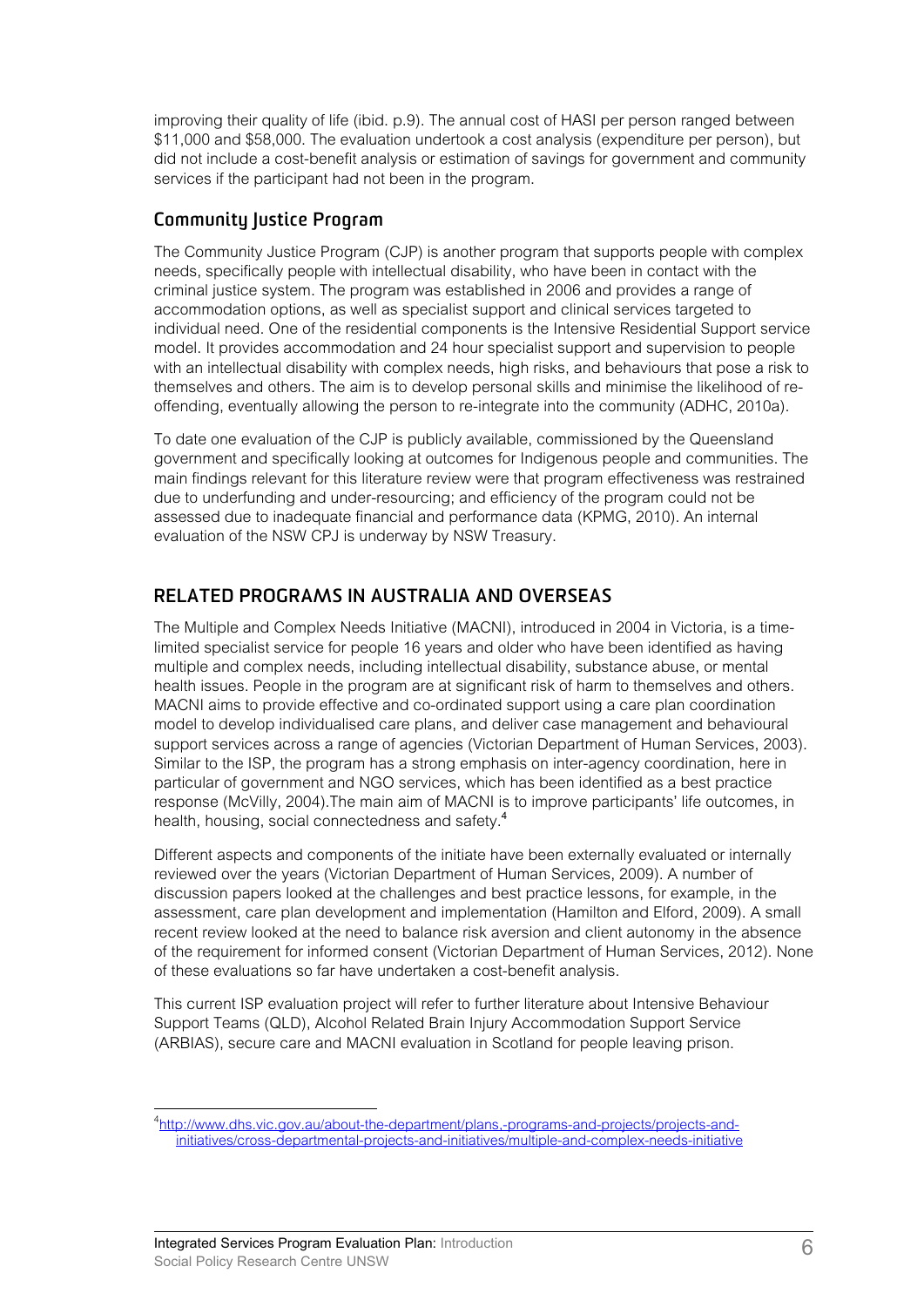### **METHODOLOGICAL QUESTIONS ARISING FOR THIS EVALUATION**

There is growing evidence showing that people experiencing complex needs, including those without stable accommodation, have a much higher use of health and justice services than the population average (Bruce et al., 2012; Flatau et al., 2008). With the increased investment in specialised programs, there has also been a growing interest in measuring the outcomes for service users, and costs and benefits to Government and the community more widely.

Zaretzky et al. (2013) provide a detailed outline on how they will measure the cost-benefits of Australian specialist homelessness programs. In this comprehensive national study the authors attempt to examine the cost of providing specialist services and the net benefits of such programs comparing them to a quasi-experimental comparison group (Zaretzky et al., 2013, p.1, 37-38). Their approach includes:

- to examine the extent to which outcomes for clients of specialist homelessness programs are changed by receiving support, using a longitudinal survey of relevant services;
- to look at the costs of non-homelessness services used by persons at risk of homelessness (mainly across the health, justice and income support domains);
- to examine the cost of providing specialist homelessness programs; and the potential savings in non-homelessness services, which are then netted off against specialist services, to determine the cost to government in providing certain types of assistance; and
- to investigate the use of linked administrative data on homelessness, health, justice, income and wealth support.

A related research project rather than evaluation is Baldry, E., Dowse, L., McCausland, R, and Clarence, M. (2012), Lifecourse Institutional Costs of Homeless for Vulnerable Groups, a Final Report completed under the Homelessness Research Agenda of the Department of Families, Housing, Community Services and Indigenous Affairs, Australian Government, Canberra, ACT.

The methodological implications from this literature are that evaluating interventions for people with complex needs to consider how the Program addresses

- the particular needs and preferences as a whole of each person in the program, rather than attempting to isolate particular causes or generalise between cases;
- as well as focus on the service and system level impact of demonstrated change from new practices that addressed the particular needs of participants in the Program.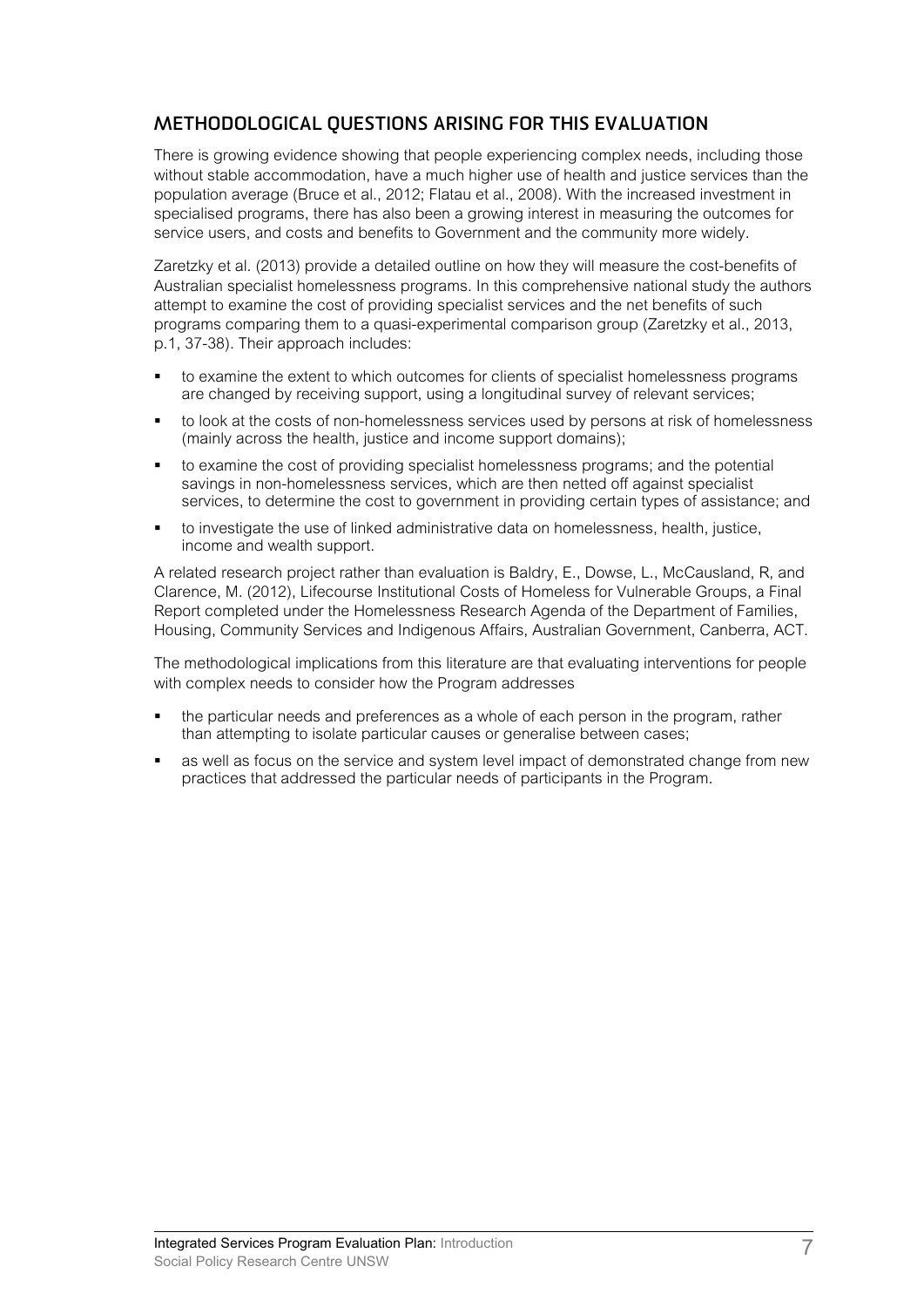# **2 EVALUATION FRAMEWORK**

### **2.1 EVALUATION FRAMEWORK**

A mixed method evaluation design will be used to measure outcomes for adults with multiple and complex needs using specialist ISP services and people referred to, but not accepted into the Program; the Program process; and costs. The methodological approach has been developed to track a sample of clients referred to the ISP with a view to further examination of the longer term client outcomes achieved via the Program. The evaluation framework aims to identify and compare, where possible, outcomes for three groups of service users:

- A. People using ISP services;
- B. People referred to ISP who have exited the Program;
- C. People referred to ISP who have not been accepted into the Program.

The methods in Section 3, and the evaluation framework, have been designed to measure the outcomes of people using ISP services and determine the costs of providing support for people outside the ISP. This approach will allow a better assessment of cost-benefits for Government and the community in providing intensive and specialist ISP services. It will also contribute to on-going debates and policy making in the roll out of the NDIS.

#### **OUTCOMES AND PROCESS EVALUATION**

The aim of the evaluation is to measure key outcomes for people using ISP services, those who have used the services in the past and exited the Program, and people referred to ISP who have not been accepted into the Program. The key outcomes to be measured include access to:

- i. ongoing stable accommodation
- ii. case management/care coordination via a clear lead provider
- iii. a comprehensive range of support services based on identified needs (therapeutic, rehabilitative, employment, disability support etc)
- iv. established clinical indicators including number of hospital bed days and number of days in custody.

Costing of supports will also be a focus of this work.

Another part of the evaluation is to look at the processes – for the people using ISP services, service providers and ISP partners involved. The process evaluation, mainly qualitative methods (focus groups with service providers, and ISP representatives), will identify what is working well in the delivery of ISP services, what is not working as well, and how it could be improved. The focus of the process evaluation will be to contribute to the evidence on achieving ISP aims and outcomes for service users. This part of the evaluation will also provide insights into the procedures and governance of the Program and will contribute to on-going program development.

### **ECONOMIC EVALUATION**

The economic analysis will compare the costs of the Program to the outcomes for service users, but also outcomes for people with similar support needs who have not entered the program (Group C.) The aim of this approach is to understand the extent to which costs to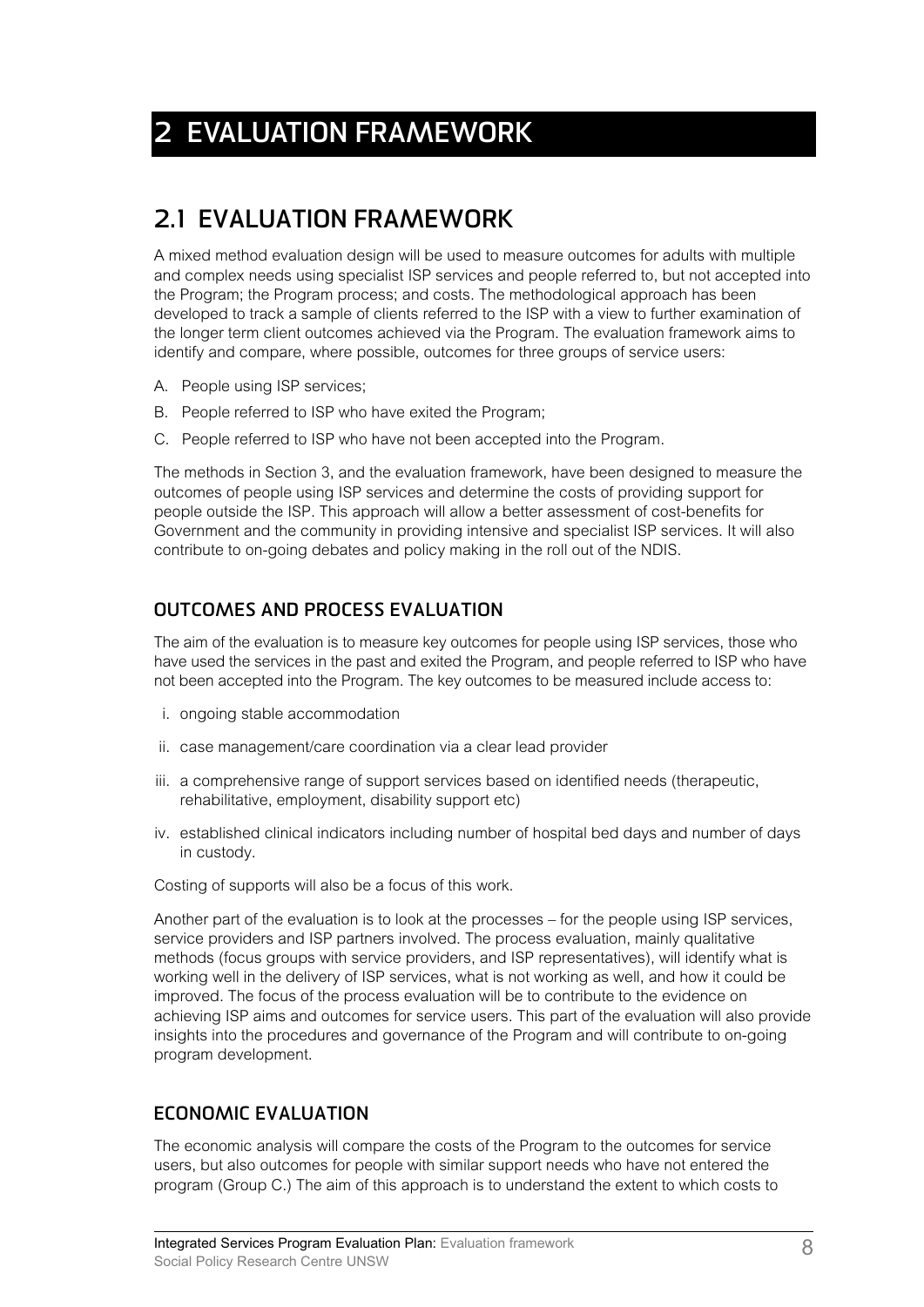outcomes (e.g. increased personal wellbeing and independence) represent value for money over a longer term (e.g. reduced hospitalisation and imprisonment). The underlying principle of economic analysis is that for the given budget, the government wishes to maximise consumer benefits. The economic analysis will also inform future decisions about the Program and similar support models for people with multiple and complex support needs. The ISP is a highly specialist and intensive support program which has very limited comparison in Australia and other countries.

### **2.2 EVALUATION QUESTIONS**

|                                                                                                                                               | Including housing stability (in the longer term),                                                                                                                                                                                                                        |
|-----------------------------------------------------------------------------------------------------------------------------------------------|--------------------------------------------------------------------------------------------------------------------------------------------------------------------------------------------------------------------------------------------------------------------------|
| Was the ISP effective for<br>changing outcomes for people<br>using the Program?                                                               | health, mental health, and personal wellbeing<br>(e.g. reduced hospitalisation, incarceration),<br>impact of complex needs, social<br>connectedness (e.g. greater community<br>participation, improved connection and support<br>through informal support networks etc.) |
|                                                                                                                                               | Which people using ISP benefited most/least?<br>Are there any particular characteristics that<br>appear to have contributed to better or less<br>effective outcomes for some?                                                                                            |
|                                                                                                                                               | Did the program adhere to its own criteria and<br>target group? Which group of people is missing<br>out on ISP services that could have benefited?<br>(e.g. people most in need)?                                                                                        |
| 2 What aspects of the<br>service delivery model<br>contributed or were barriers to<br>the operational effectiveness,<br>and how could they be | Including governance, inter-/cross agency<br>approach, program management and service<br>delivery in partnerships; and what aspects<br>hindered it from running as effectively as it<br>could?                                                                           |
| addressed?                                                                                                                                    | What are the main 'external barriers', including<br>legislative or industrial factors assisting or<br>inhibiting provision of services across the target<br>group?                                                                                                       |
|                                                                                                                                               | Are services integrated for the sustainability of<br>support for post-ISP and non-ISP clients, and<br>what improvements could be made?                                                                                                                                   |
| 3<br>What was the cost of<br>delivering ISP compared to<br>outcomes for clients and the<br>broader service sector?                            | Is the Program value-for-money and is it a<br>viable service delivery Program?                                                                                                                                                                                           |
|                                                                                                                                               |                                                                                                                                                                                                                                                                          |

Integrated Services Program Evaluation Plan: Evaluation framework Social Policy Research Centre UNSW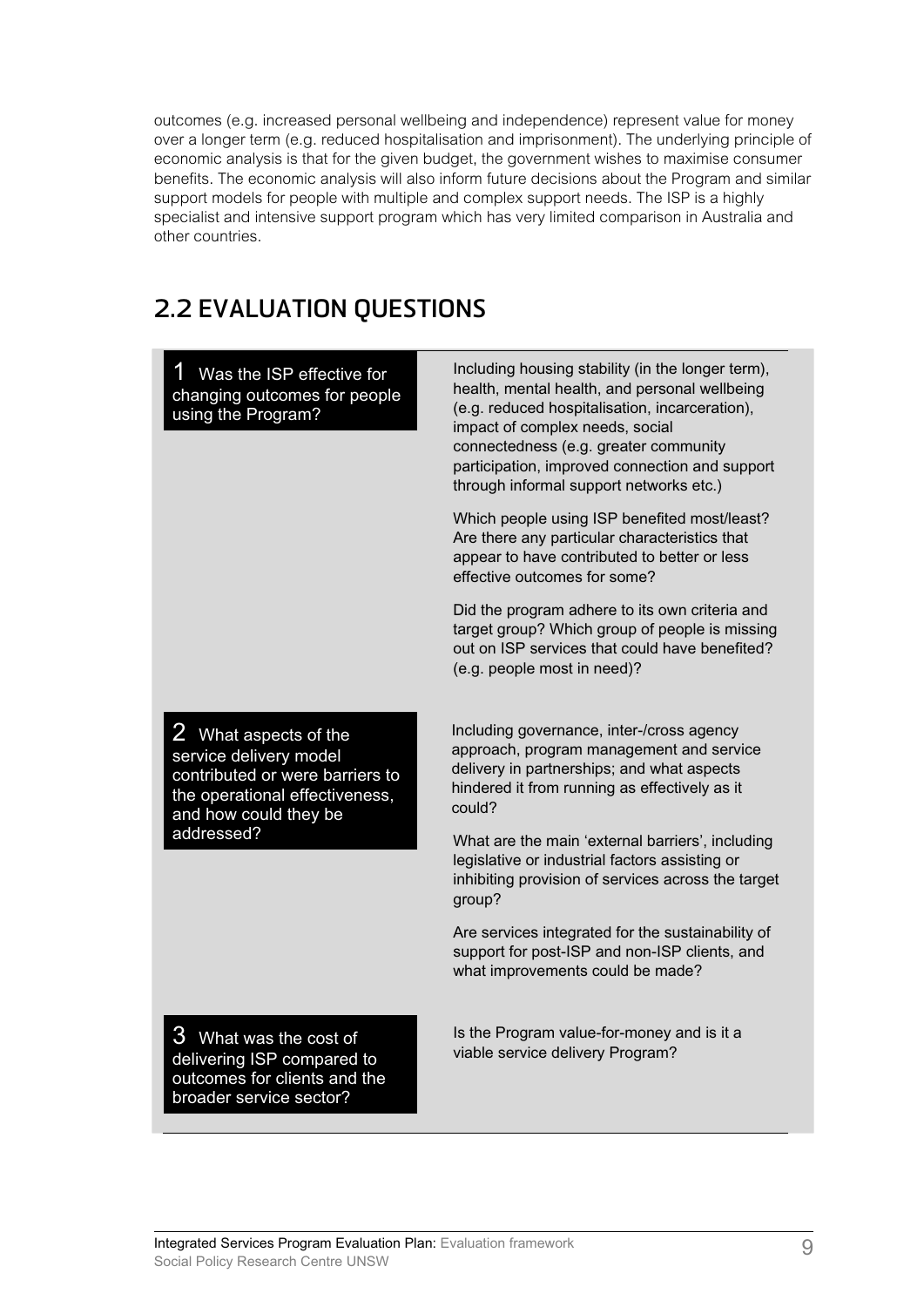### **2.3 ISP PROGRAM LOGIC**

| <b>INPUTS</b>                                                                                  |  | <b>ACTIVITIES</b>                                            |                                                  | <b>OUTPUTS</b>                                                                                                                                   |                                                                                                       | <b>SHORT TERM</b><br><b>OUTCOMES</b>                                                  | <b>LONGER TERM OUTCOMES</b>                                                                                                                    |                                                                                                                          |
|------------------------------------------------------------------------------------------------|--|--------------------------------------------------------------|--------------------------------------------------|--------------------------------------------------------------------------------------------------------------------------------------------------|-------------------------------------------------------------------------------------------------------|---------------------------------------------------------------------------------------|------------------------------------------------------------------------------------------------------------------------------------------------|--------------------------------------------------------------------------------------------------------------------------|
| Operational budget<br>\$10.3 million and<br>infrastructure                                     |  | Service delivery (clinical<br>and non-clinical)              |                                                  | Range of supported<br>accommodation options<br>(from in to 24 hour support)                                                                      |                                                                                                       | Housing stability for ISP<br>clients                                                  | Long term sustainable<br>accommodation/support -<br>person has exited ISP (e.g. to<br>CJP, HASI, ADHC group<br>home)                           |                                                                                                                          |
| ISP interagency service<br>delivery framework<br>(policies, plans,<br>management<br>processes) |  |                                                              | ISP partnership<br>arrangements/<br>coordination |                                                                                                                                                  | Types of specialist services<br>provided (behavioural,<br>therapeutic, rehabilitation,<br>disability) |                                                                                       | Greater personal<br>wellbeing (confidence,<br>physical and mental<br>health, pos changes in<br>behaviour that puts<br>them and others at risk) | Adverse impact of behaviour<br>on person and people around<br>them has decreased<br>Increased community<br>connectedness |
| Person identified and<br>referred to ISP                                                       |  | Comprehensive,<br>multidisciplinary<br>assessments           |                                                  | System impact (improved                                                                                                                          |                                                                                                       |                                                                                       | Extent and frequency of<br>hospitalisation; incarceration;<br>periods of unstable housing<br>has significantly decreased                       |                                                                                                                          |
| Highly qualified staff<br>and personnel                                                        |  | Person-centred case<br>meeting and planning                  |                                                  | cross-agency and cross-<br>sector collaboration)                                                                                                 |                                                                                                       | Greater collaboration<br>between govt agencies,<br>and govt and NGO<br>sector         |                                                                                                                                                |                                                                                                                          |
| NGO service providers                                                                          |  | Facilitation of clients<br>access to appropriate<br>supports |                                                  | Developing evidence base<br>on supporting people with<br>complex needs<br>Information and support<br>provided to community/<br>informal supports |                                                                                                       | Cost to services and<br>government<br>(community)                                     |                                                                                                                                                |                                                                                                                          |
| Interagency Reference<br>group                                                                 |  | Monitoring of outcomes,<br>performance                       |                                                  |                                                                                                                                                  |                                                                                                       |                                                                                       | Evidence base on supporting<br>people with multiple and<br>complex needs                                                                       |                                                                                                                          |
| Community and<br>informal supports                                                             |  |                                                              |                                                  |                                                                                                                                                  |                                                                                                       | Greater awareness and<br>engagement of local<br>supports and<br>assistance to clients | Capacity of informal/<br>community networks to<br>support former ISP clients has<br>grown                                                      |                                                                                                                          |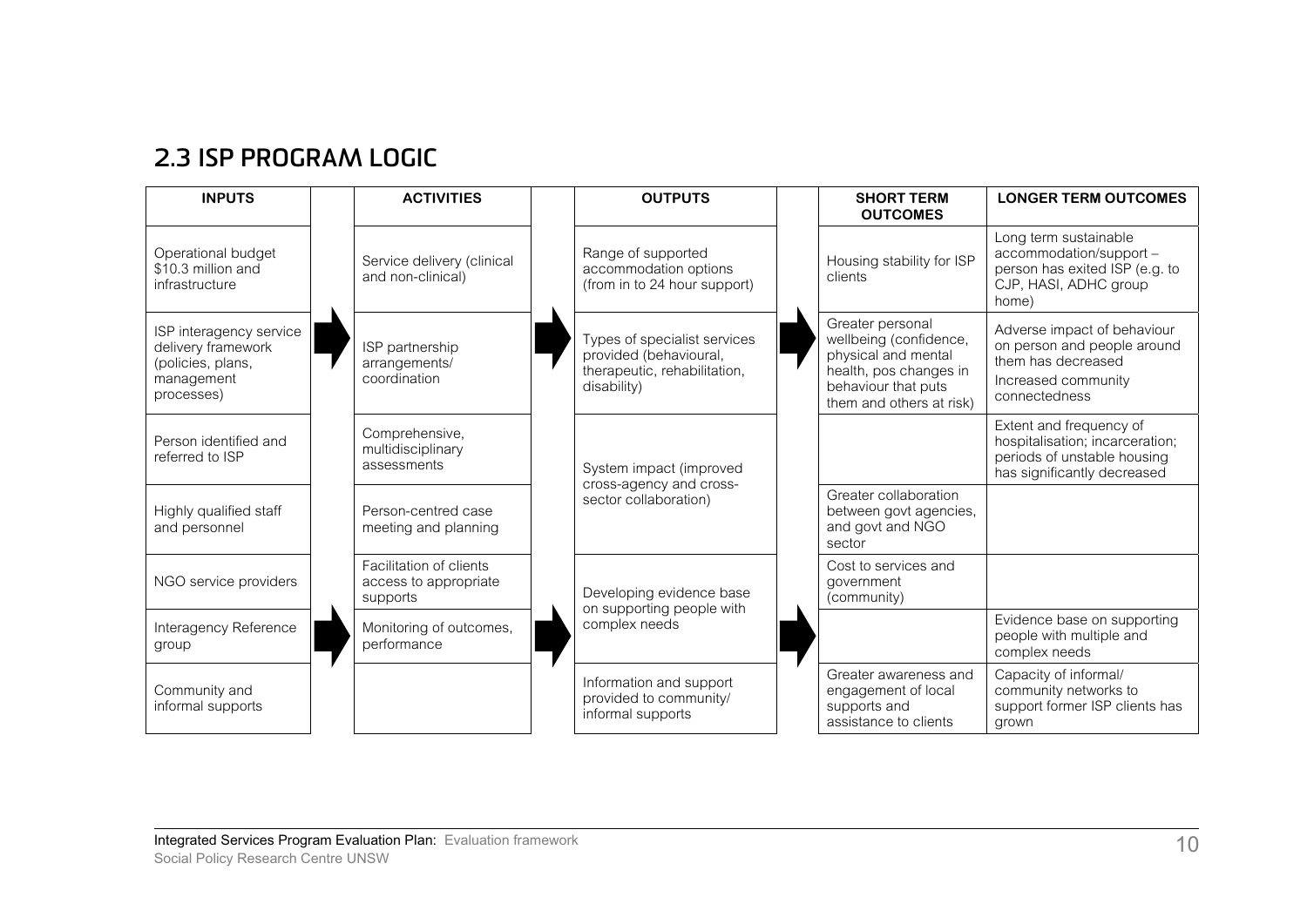# **2.4 PHASES OF THE EVALUATION**

#### **PHASE 1: DESIGN**

The evaluation team will work closely with the ADHC project manager and other key stakeholders to develop an agreed evaluation plan. This process will include refinement of evaluation objectives, evaluation questions and research methodology. To maximise resources, the evaluation design has taken into account existing data, secondary data collection tools and methodologies, and issues raised in the previous evaluation of the ISP (Fisher and McDermott, 2008; Shannon McDermott et al., 2010).

For this design phase a short review of available literature and data on outcomes for people with multiple and complex needs who may or may not have had access to integrated services models has been undertaken. The findings informed the design of this plan.

This phase of the evaluation requires close consultation with ADHC and relevant stakeholders to explore the availability of outcomes and cost data related to current, former ISP clients and those referred to the Program. This information, provided by ADHC, will be the main data collected and analysed for this evaluation.

#### **PHASE 2: COLLECTION**

The evaluation data—secondary client and financial data, and case studies—will be collected and transferred from ADHC and relevant stakeholders in the Program. ADHC will collect all data from October until December 2013. ADHC will arrange two focus groups with staff and relevant stakeholders involved in the program in November 2013 to be conducted by the SPRC to inform the outcomes and process evaluation.

#### **PHASE 3: ANALYSIS**

In Phase 3, the evaluation team will analyse the data provided by ADHC and the information collected in the focus groups. Analysis will be against the evaluation questions, evaluation objectives and client outcomes outlined in the evaluation plan. The SPRC will produce a draft evaluation report and present it to ADHC in a form agreed during the design phase. During the analysis phase, the team will remain in regular contact with ADHC as before and will continue to provide monthly progress reports. The draft report will be delivered in March 2014 if the agreed data are transferred for analysis in 2013.

#### **PHASE 4: REPORTING**

The team will finalise the evaluation report according to feedback from ADHC and other key stakeholders in the Program, and present the results by June 2014. A public version of the report will be agreed with ADHC for publication on the SPRC website.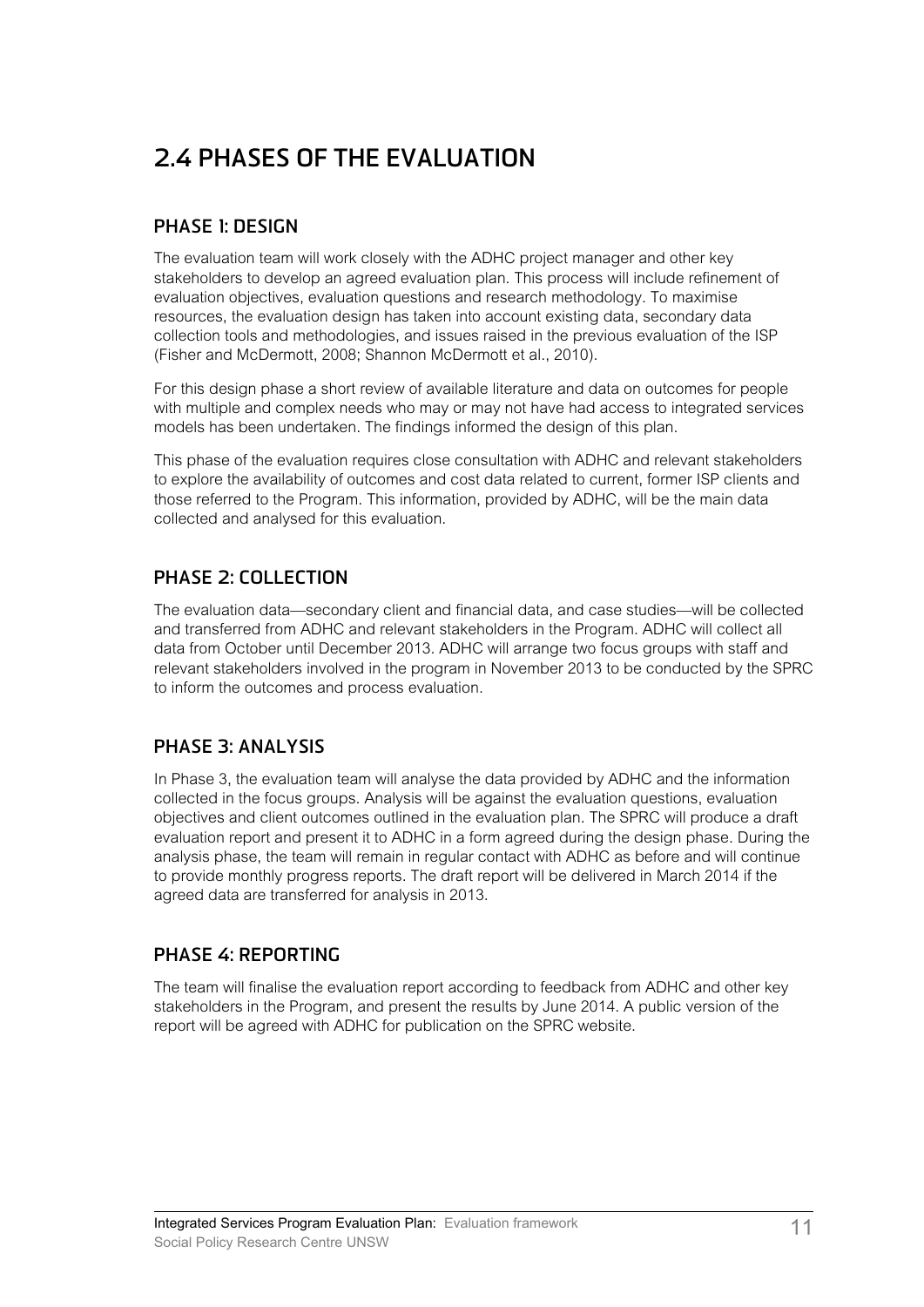# **3 METHODOLOGY**

### **3.1 RESEARCH RATIONALE**

The evaluation methods have been designed, within budgetary and time considerations, to meet the requirements of ADHC, and taking into account the service delivery framework and aims of the ISP. The methodological approach will examine the longer term client outcomes achieved by the ISP, to inform policy makers about cost and operationally effective models of service provision for people with multiple and complex needs. The research will also contribute to the sparse evidence base on effective service models.

### **3.2 METHODS**

We will use mixed data collection methods as outlined in more detail in this section, including client administrative, secondary and financial data collection, case studies and focus groups.

### **SAMPLE AND PURPOSE**

The methods will collect a range of data – administrative, secondary outcome, financial and case study data – for three groups of service users:

- A. people using ISP services;
- B. people referred to ISP who have exited the Program;
- C. people referred to ISP who have not been accepted into the Program.

Sample sizes are summarised in Table 1. Client data will be collected on all post-ISP clients and a similar number of non-ISP clients. This would be a sample of about 35 people in each group. Based on past experience, the sample size will yield enough information for meaningful outcome analysis and comparison between groups.

The aim of this approach is to compare, where possible, outcomes for the three cohorts. Comparative analysis will provide insights into the extent to which the Program has achieved its key objectives, to improve a range of life outcomes for people using ISP, and reduce cost of this group to the broader service system, but also which groups have benefited the most/ least from the Program.

Table 1 below provides an overview of the data collection methods, both qualitative and quantitative, and sample sizes by each respective method.

| Type of data collection method      | Sample size                                                  |  |  |
|-------------------------------------|--------------------------------------------------------------|--|--|
| Client administrative data          | All post-ISP, all or similar numbers current ISP and non-ISP |  |  |
| Case studies                        | At least 12 (6 post-ISP, 6 non-ISP)                          |  |  |
| Client secondary data               | All post-ISP, all or similar numbers current ISP and non-ISP |  |  |
| Financial data (service provision)  | All post-ISP, all or similar numbers current ISP and non-ISP |  |  |
| Focus groups (up to 10 people each) |                                                              |  |  |

#### **Table 1: Data collection by sample sizes**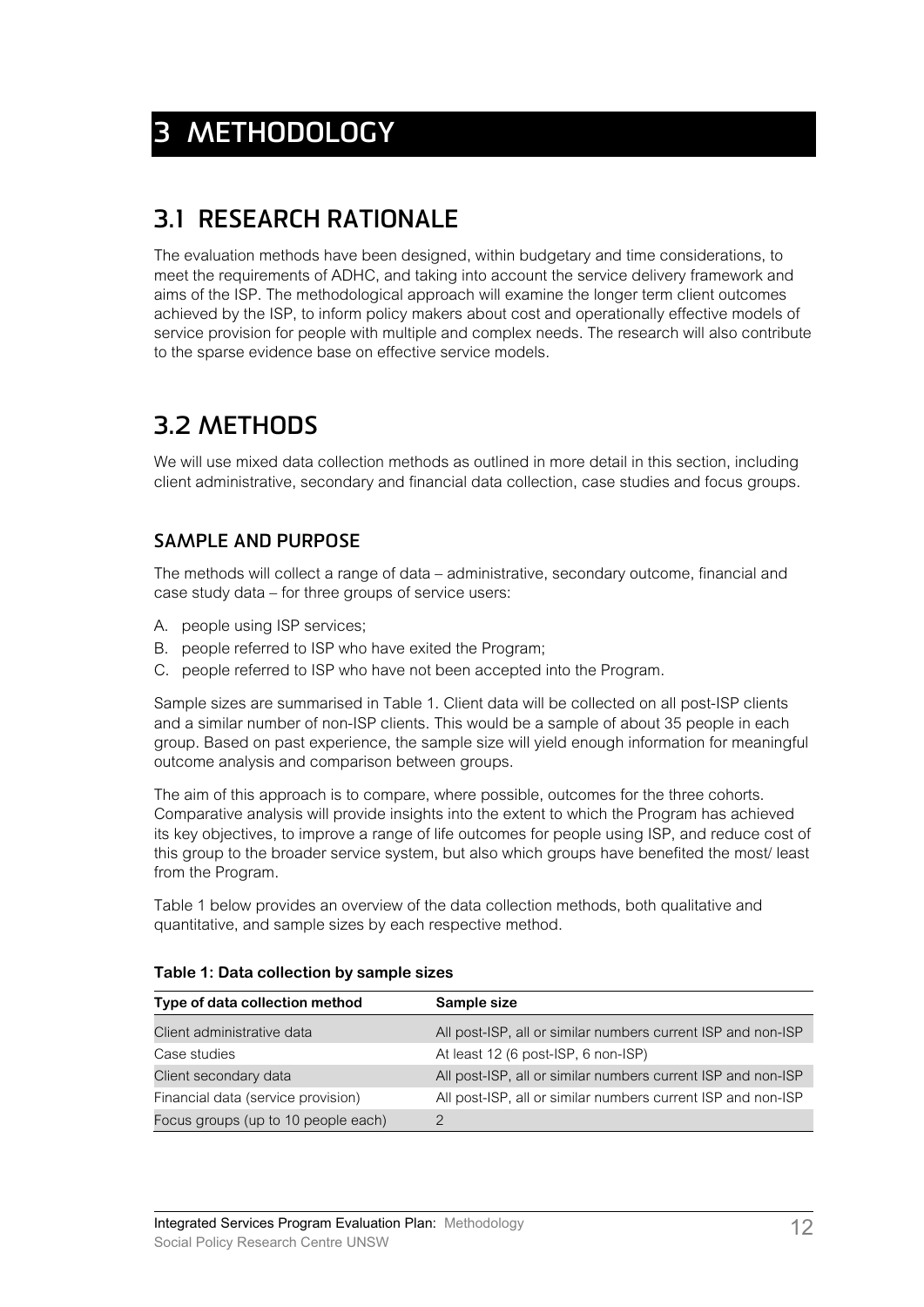The extent of information collected on each client in the sample depends on its availability and ADHC capacity to collect and transfer the data. The qualitative data will be collected on at least 12 people (six post-ISP and 6 non-ISP), to produce in-depth case studies on these clients. This qualitative information is important, as the budgetary and time limitations and ethical considerations in this evaluation do not allow the researchers to conduct face-to-face interviews with people using ISP services.

### **QUANTITATIVE DATA–CLIENT PROGRAM AND FINANCIAL DATA**

#### **Client program and secondary data**

Based on the experiences of the previous evaluation of the ISP (Fisher and McDermott, 2008; Shannon McDermott et al., 2010) the quantitative outcome and financial data will be collected by ADHC staff. SPRC designed client information sheets to collect administrative and secondary data about current and former ISP clients, and those who did not enter the Program. The tools have been amended to reflect any changes to the ISP since the last evaluation.

The main areas covered in the administrative and outcome data include questions on demographics, reasons for referral to ISP, and mental health and disability, as well as other client outcomes to be measured by this evaluation: accommodation situation and stability, case management, support services used based on identified need, and established clinical indicators such as number of hospital days and days in custody. Living skills, social and community participation, relationships and economic participation should also be measured.

If ADHC has the evaluation capacity, questions on well-being and community participation will be drawn from a validated instrument so that comparison can be made to other research, such as the Personal Wellbeing Index (PWI)(Cummins, 2005)and other studies about supporting people with challenging behaviour (Kelly et al., 2006; Robertson et al., 2004; Stancliffe et al., 2007). The PWI scale was also used in the previous evaluation of the ISP to measure subjective wellbeing (Shannon McDermott et al., 2010). For study participants who have completed more than one PWI measure, this will enable us to undertake longitudinal analysis and measure change over time.

To allow for a more holistic understanding of the person using ISP and their needs, qualitative questions (fields) have been included in the client information sheet to allow ISP and other services staff to provide descriptive accounts of clients' outcomes.

ADHC will attempt to transfer secondary data on current, former ISP and non-ISP clients from NSW Health, Corrective Services, Housing and other relevant agencies. This data will include the clients' use of services before, during and after Program use and use of services of non-ISP clients before and after referral to the Program.

### **Cost and financial data**

To undertake the cost effectiveness analysis of this evaluation, the researchers rely on the transfer of financial data. Financial data will include service provision to all three groups of people (current ISP, post-ISP and non-ISP). If the financial data are available, specific items of service delivery will be costed and estimated per person/ per year, including accommodation, health, criminal justice, disability support, therapeutic services, rehabilitation and employment services, and case management support, preferably before, during and after ISP.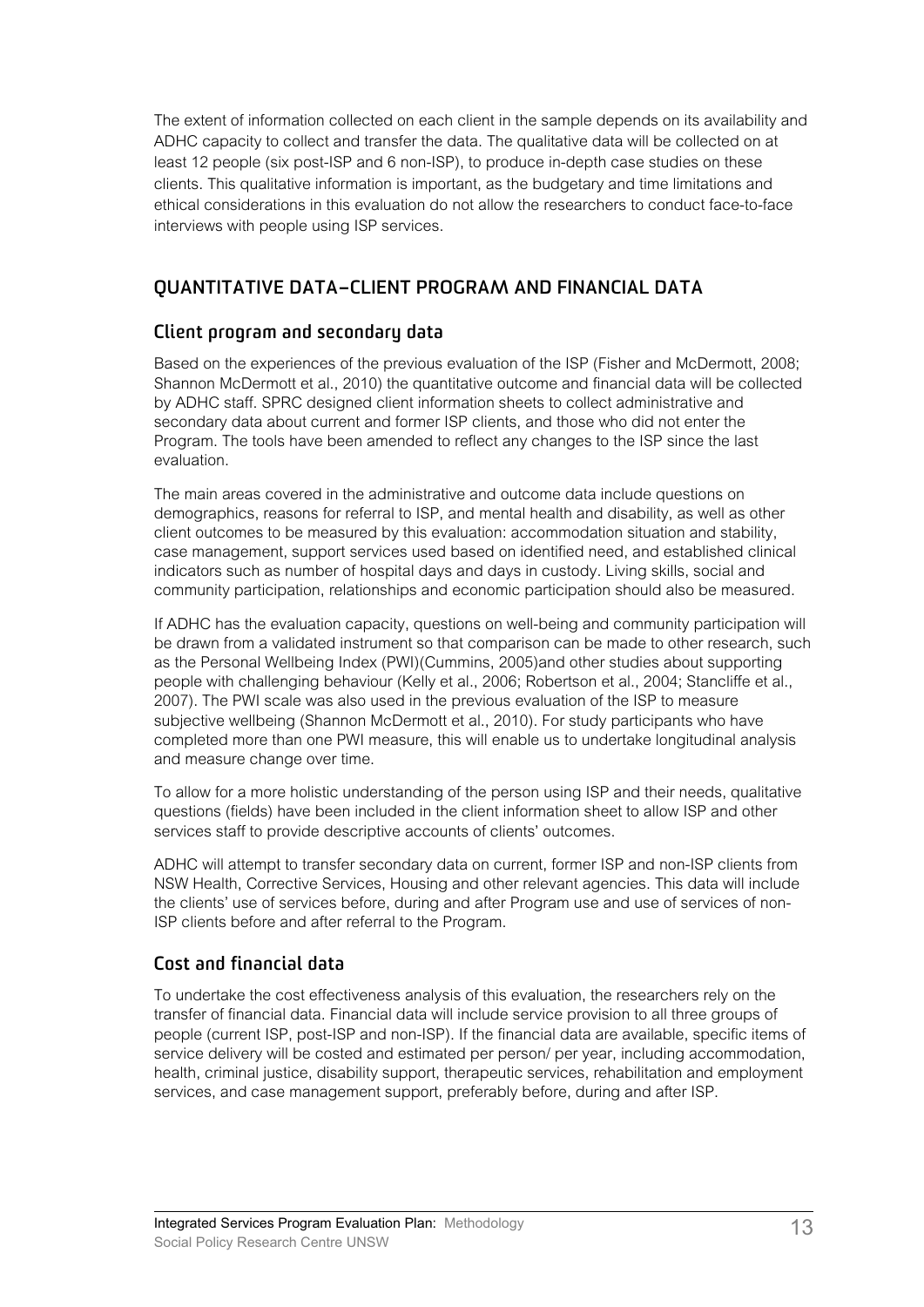### **QUALITATIVE DATA**

#### **Case studies and supporting information**

Project staff will collect qualitative data. One set of data are written case studies of at least 12 people (6 ISP and 6 non-ISP). SPRC provided ADHC with a manual and template on how to complete these case studies. The key areas of the case studies include the person's service use and experiences in key life areas, e.g. health and housing, before and after referral to ISP (irrespective of whether they entered the Program or did not enter).

To further inform the outcomes evaluation, staff will provide de-identified supporting documentation, along with the data on the information sheet (quantitative). The type and amount of data might include client behaviour and intervention plans, hospital data, criminal record data, guardianship reports, incident reports, and risk assessments. This information will be used to develop a more holistic, in-depth understanding of each client's situation and service use.

#### **Focus groups**

In addition to the quantitative data—administrative, secondary and financial—and case studies, the evaluation will conduct focus groups with key stakeholders in the Program. One group will include external representatives from government agencies responsible for project implementation and policy, service providers in other government and non-government organisations and client advocates; and the other group will be staff responsible for service delivery. The focus group participants will be selected by ADHC and other key stakeholders, consultation with the evaluators. SPRC researchers will undertake the focus groups.

Stakeholders in the focus groups may include a range of government and nongovernment representatives:

- **ISP managers and staff**
- **ISP management committee**
- Interagency reference group members and other government, non-government, academic and private sector partners
- Executive ADHC
- Client advocates, community organisations

The range of topics covered during these discussions will further inform and strengthen the outcomes and process evaluation section of this evaluation. A preliminary set of questions has been included in this Plan (refer to Appendix 6.1) to be refined.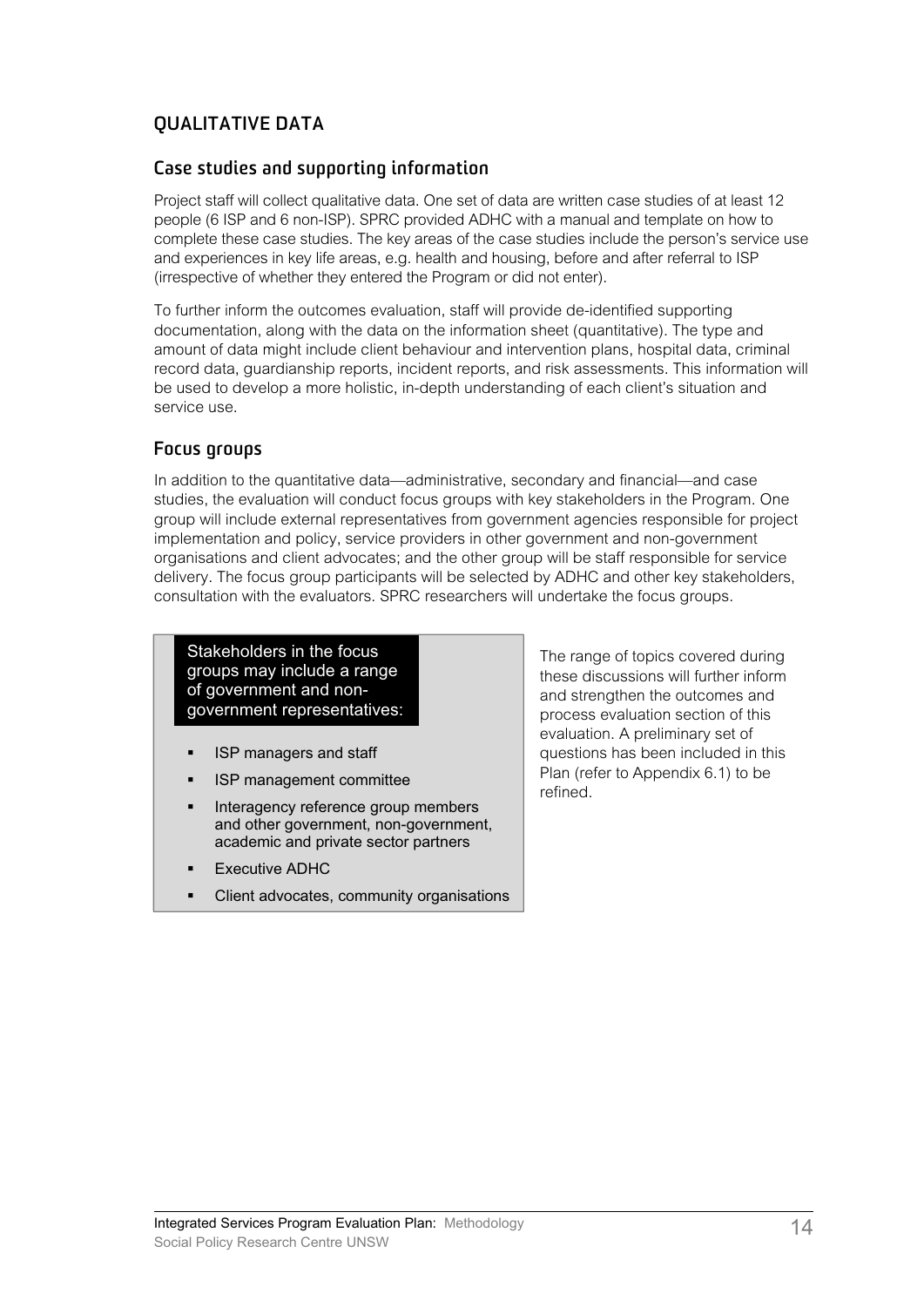# **4 ANALYSIS**

The data analysis will be undertaken comparing the three cohorts in the evaluation study and triangulating data from various sources and research methods, where possible. The main focus of the analysis will be to measure longer term outcomes for people using (or who have used or not used) ISP, and compare Program outcomes to cost of running the ISP and service provision.

Client outcomes and process evaluation and economic analysis will address the evaluation questions (Section 2.2).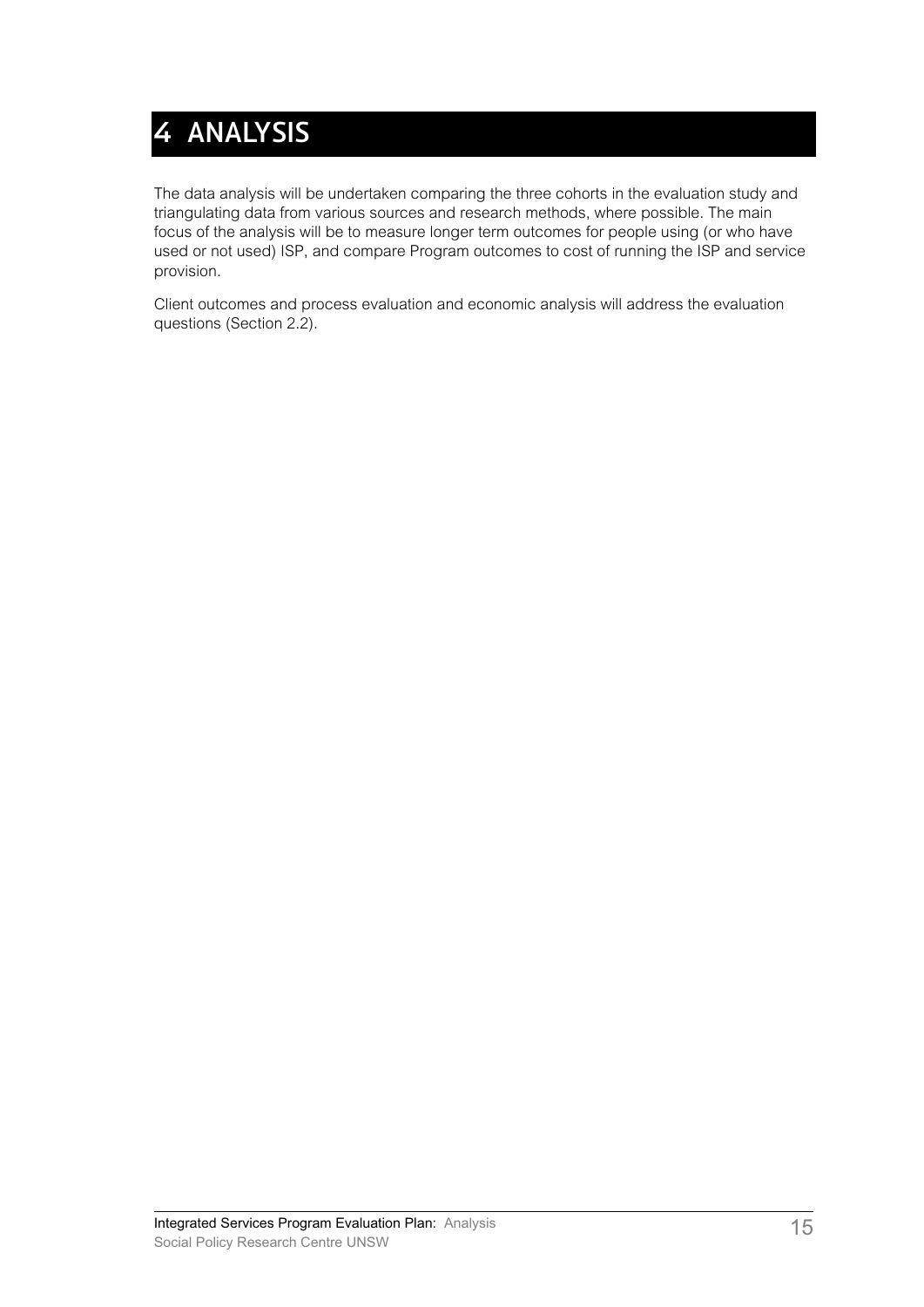# **5 PROJECT MANAGEMENT**

The evaluation will be conducted in the timeframe in the project outline provided by ADHC, as adjusted to the contract start date. The project commenced in September 2013, the draft Final Report will be delivered in March 2014, and the Final Report in June. All deliverables will be completed by June.

The key deliverables are:

- **Evaluation plan and progress reports**
- Draft and final evaluation reports, and presentations.

In addition, monthly progress reports will be provided to the ADHC project manager. These reports will outline the current status of the project against the agreed project plan, any issues or risks which may impact progress, and any potential variations to the project scope, budget or deliverables.

The evaluation will consist of four phases (Table 2): design, data collection, analysis and reporting. Key activities within these four phases are: meet with stakeholders and finalise/agree to project plan; ethics application; conduct literature and data review; collect and analyse data; produce a report and present to stakeholders.

|                                                          | Year | <b>Month</b> |
|----------------------------------------------------------|------|--------------|
| <b>Phase 1: Design</b>                                   | 2013 |              |
| Contract signed                                          |      | Sep          |
| Briefing meetings with ADHC and other stakeholders       |      | Sep          |
| Literature and data review                               |      | Oct          |
| Ethics approval                                          |      | Oct          |
| <b>Evaluation Plan</b>                                   |      | Nov          |
| <b>Phase 2: Data collection</b>                          |      |              |
| Qualitative                                              |      |              |
| Focus groups with key stakeholders and service providers | 2014 | Feb          |
| Case studies                                             |      | Feb          |
| Quantitative                                             |      |              |
| Administrative secondary data to SPRC                    |      | Feb          |
| Financial data (service provision) to SPRC               |      | Feb          |
| Progress report                                          |      | Feb          |
| Phase 3: Data analysis                                   |      |              |
| Qualitative                                              |      | Mar          |
| Quantitative                                             |      | Mar          |
| <b>Phase 4: Reporting</b>                                |      |              |
| Final draft                                              |      | Apr          |
| Final report                                             |      | May          |
| Presentation of Final Report to stakeholders             |      | Jun          |
| Report submitted, approved and published                 |      | Jun          |

#### **Table 2: Evaluation deliverables, tasks and project timeframe**

As demonstrated in Table 2, the successful completion of the evaluation project relies on all partners to work collaboratively towards the identified timelines. The SPRC researchers' ability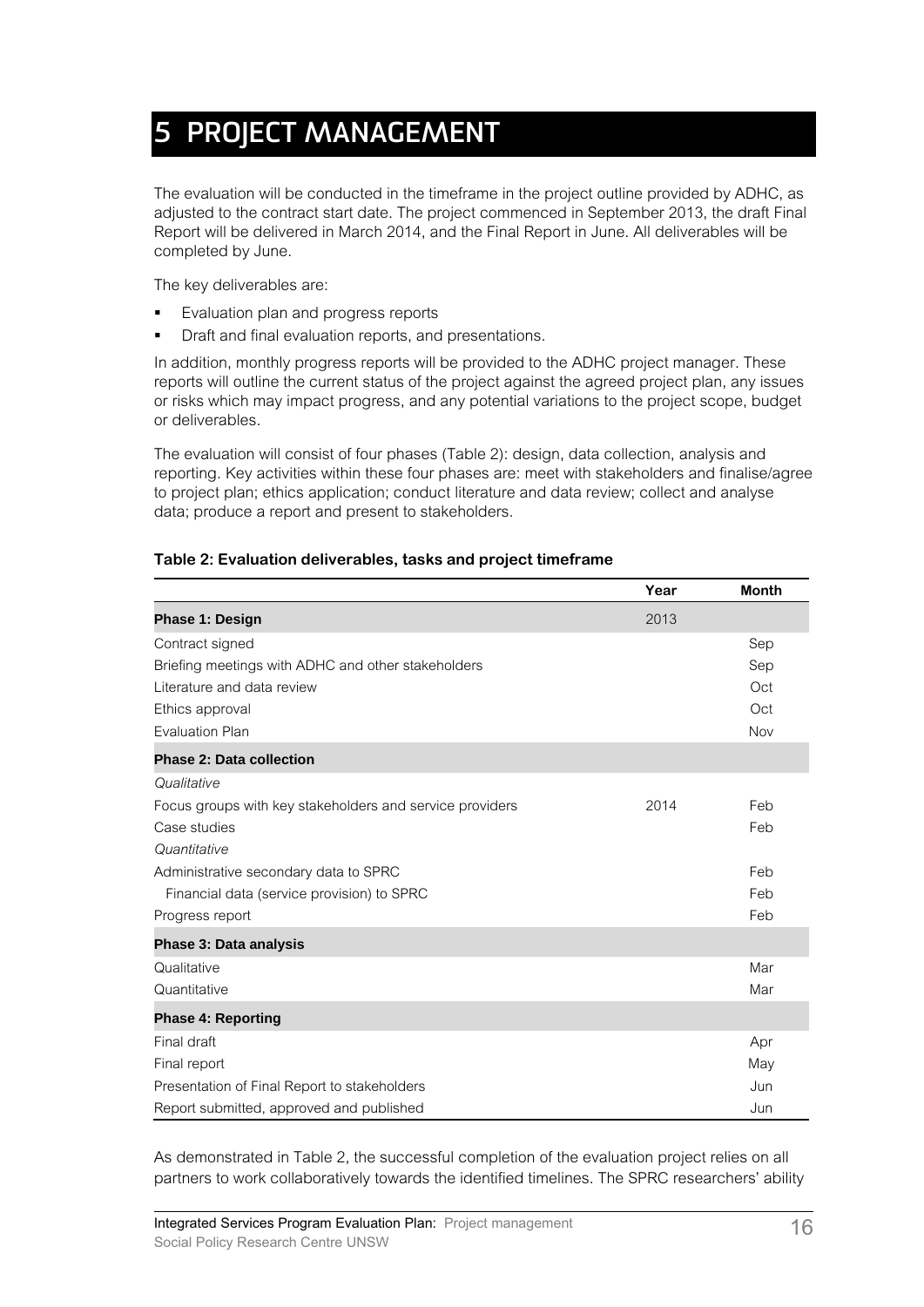to undertake the evaluation within the expected timeframes is dependent on ADHC to facilitate and manage the data collection processes and provide evaluation data to the SPRC by the end of December 2013. Other possible risks to the successful completion and quality of the evaluation research are identified below in Table 3.

## **5.1 EVALUATION TEAM**

| <b>RESPONSIBILITY</b>                                         | <b>RESEARCHER</b>                                               |
|---------------------------------------------------------------|-----------------------------------------------------------------|
| Chief Investigator                                            | Karen Fisher                                                    |
| Project management                                            | <b>Christiane Purcal</b>                                        |
| Research design, data collection<br>instruments, and analysis | Christiane Purcal, Sandra Gendera,<br>Fred Zmudzki Karen Fisher |
| Reporting                                                     | Research team                                                   |
|                                                               |                                                                 |
| Disability advice and consultation                            | Rosemary Kayess                                                 |

### **5.2 COMMUNICATION AND RISK MANAGEMENT**

### **COMMUNICATION STRATEGY**

SPRC and ADHC have agreed to weekly or fortnightly teleconferences and face-to-face meetings as required (e.g. attend collective meetings). The Department and other relevant key stakeholders (e.g. Interagency Reference Group) will have input into the evaluation at all critical stages: refining of research methods; project description and program logic model; coordination and selection of participants to the focus groups; and providing feedback on the draft report and other outputs. The communication strategy is designed to be flexible and to address the needs of the Department.

We will ensure that our communication and liaising with ADHC staff and other key stakeholders will only occur after discussion with the ADHC project manager and project team.To communicate effectively, a single member of the evaluation team, Karen Fisher (Chief Investigator), will be the primary point of contact for project stakeholders. Christiane Purcal will support her in this role as required.

Another aspect of the communication plan relates to researchers, policy makers and the public. We suggest that, with the permission of ADHC, the evaluation plan and final report be made publicly available to contribute to the evidence base on integrated services models, and that accessible versions also be produced and agreed on with ADHC. The purposes of communication with these groups are: to encourage engagement with the participants in the project; and to broaden engagement with researchers and policy makers in similar programs. In cooperation and agreement with the Department, we will disseminate information to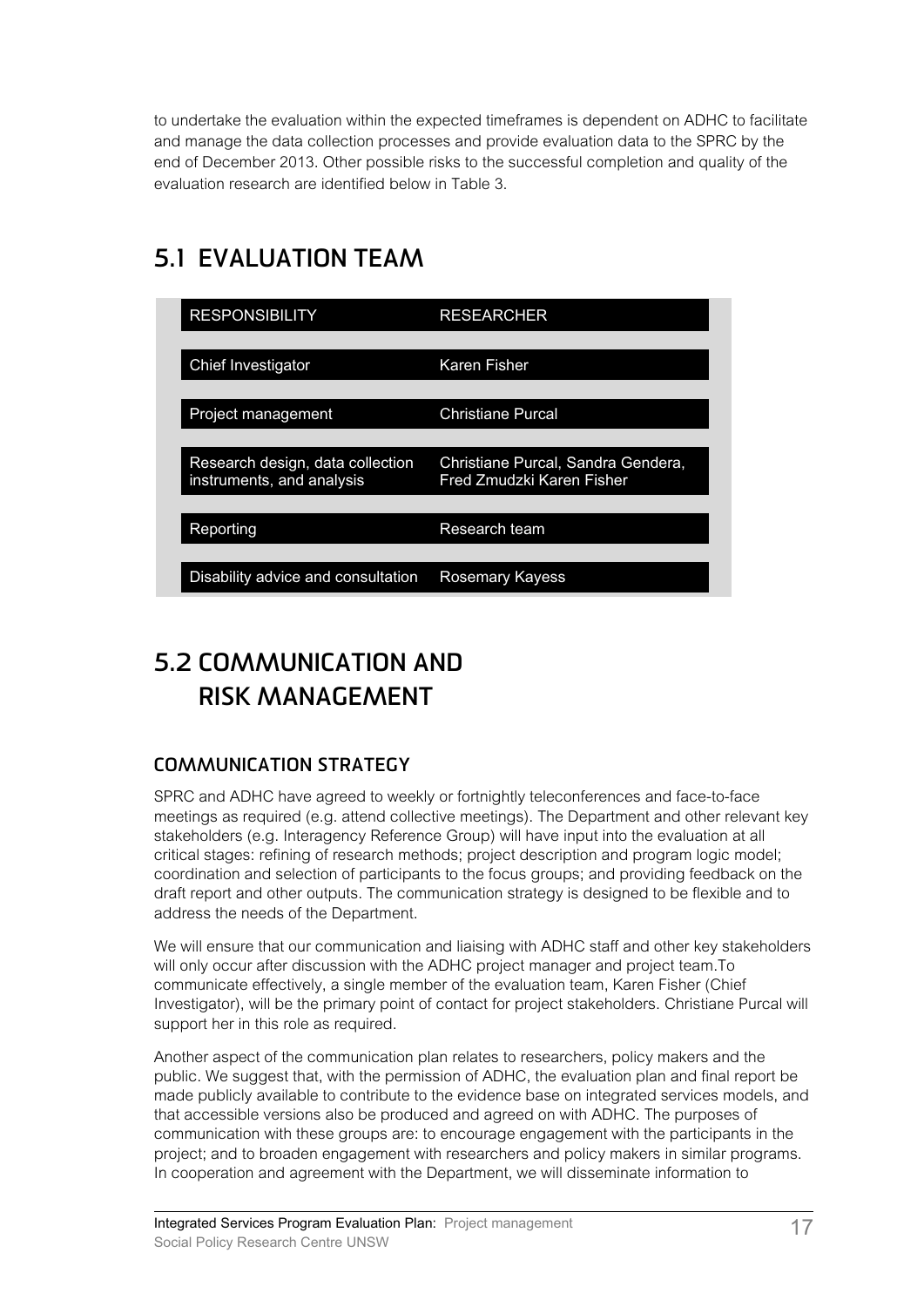researchers, policy makers and the public on our website and other relevant forums (e.g. conferences, seminars, publication in academic journals).

#### **RISK MANAGEMENT**

#### **Table 3: Risks management**

| <b>Risk</b>                                                                                         | Likelihood | <b>Severity</b> | <b>Solution</b>                                                                                                                                                                                                                     |
|-----------------------------------------------------------------------------------------------------|------------|-----------------|-------------------------------------------------------------------------------------------------------------------------------------------------------------------------------------------------------------------------------------|
| Poor quality client<br>administrative data                                                          | Medium     | High            | Close consultation with Department, service<br>providers and Interagency Reference Group to<br>identify and manage data quality problems.<br>SPRC staff have experience working with<br>Department data and this particular project |
| Failure of service<br>provider to recruit case<br>study sample and<br>complete quantitative<br>data | Low        | High            | Work actively with service providers to<br>maximise participatory methodology and<br>commitment to the project                                                                                                                      |
| Poor quality data<br>collection (inter-rater<br>reliability)                                        | Medium     | High            | Use of standardised instruments which have<br>been used in previous evaluations of the ISP.<br>SPRC to provide clear, simple to administer<br>templates and instructions to service providers                                       |
| Research compromised<br>due to lack of capacity                                                     | Low        | High            | The research centre has a wide range of skills<br>which could be drawn on if needed to<br>enhance capacity of the team                                                                                                              |
| Poor communication<br>between researchers<br>and the Department                                     | Low        | High            | Karen Fisher and the team have worked very<br>closely with ADHC policy makers; project<br>managers on both sides have been identified<br>to facilitate clear communication pathways and<br>problem solving as required              |
| Research does not<br>adhere to budget                                                               | Low        | High            | Budget is based on previous experience of<br>several projects, all of which have reported on<br>time and within budget                                                                                                              |
| Research design does<br>not meet the policy<br>needs of the Department                              | Low        | High            | Design, detailed objectives and dissemination<br>strategy has been developed in collaboration<br>with the Department and can be amended<br>during the project                                                                       |
| Evaluation team fails to<br>work effectively                                                        | Low        | Low             | Build on history of collaboration and protocols<br>for accountability and communication                                                                                                                                             |
| Evaluation team member<br>unavailable                                                               | Low        | Low             | Succession plan within the evaluation team for<br>continuity                                                                                                                                                                        |

### **5.3 QUALITY MANAGEMENT**

UNSW and SPRC are committed to the highest standard of integrity in research. During the design phase, an ethics application for UNSW's Human Research Ethics Committee (HREC) has been approved.

The detailed process of ADHC staff making contact and gaining consent from research participants (both clients and stakeholders) is a key component of Ethics approval. All data will be kept in secure storage at the SPRC, viewed only by the research team for the purpose of the evaluation and destroyed after seven years.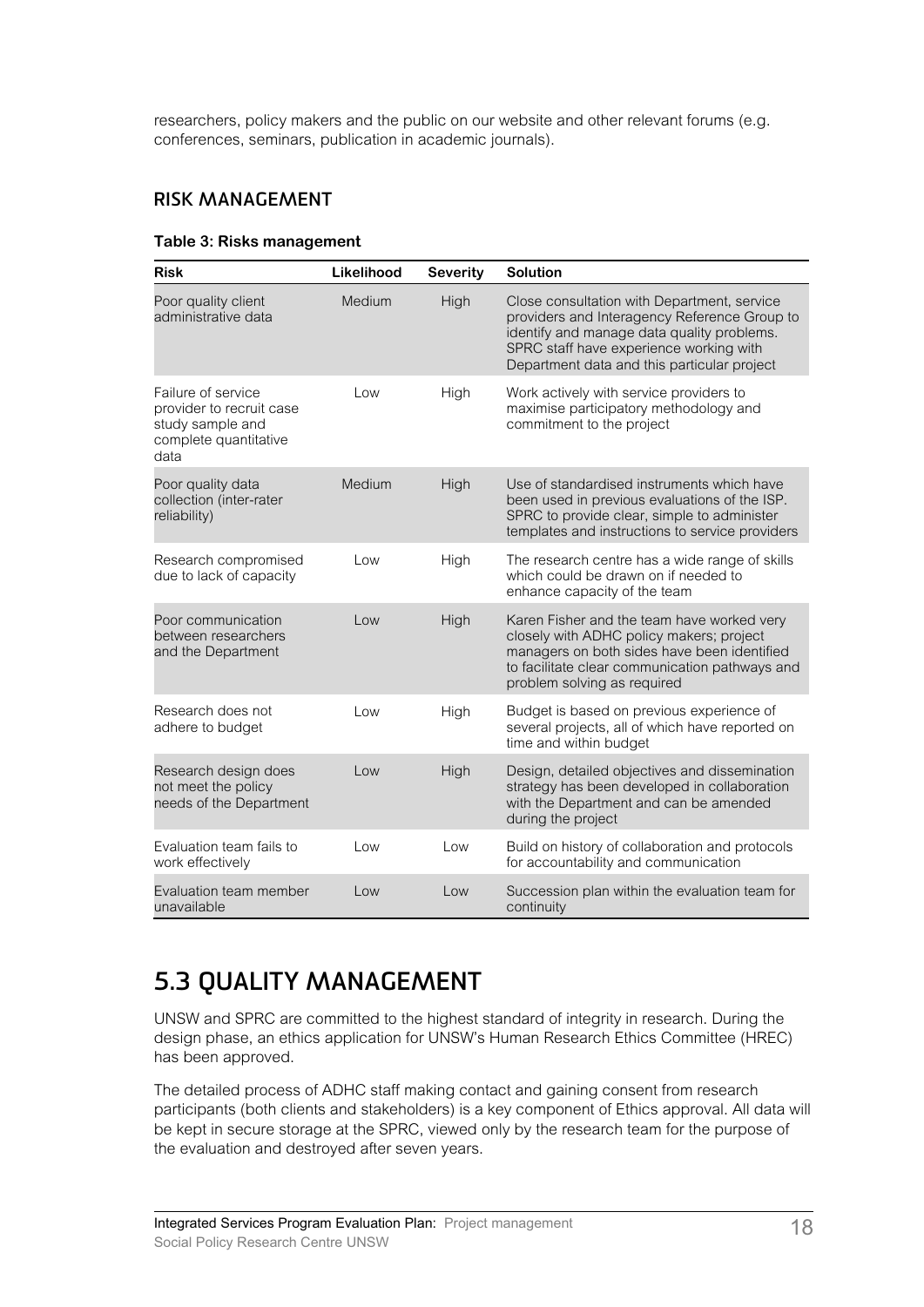The SPRC is also committed to principles of equal opportunity, cultural diversity and social justice. Of relevance to this project are the principles in the National Disability and Development Research Agenda (NDRA 2011) and the Consumer and Community Participation in Health and Medical Research (NHMRC 2002), which commit researchers and evaluators to recognising the contribution that participants can make and to actively engaging them in the research process.

The Chief Investigator, Karen Fisher, is an active member of the Australasian Evaluation Society and adheres to its Code of Ethics, in addition to the UNSW Codes. She is the SPRC Disability and Mental Health Research Program Leader, which holds regular workshops to continuously inform critical improvement to inclusive disability research methods. The SPRC has an Indigenous Research Strategy and employs Indigenous staff to ensure compliance with sensitivities of research with Indigenous people, families and communities.

UNSW follows standards of quality data management which will be followed in this evaluation to ensure data are stored in a secure, confidential and non-identifiable manner, as required by UNSW codes and ethics requirements.

The SPRC is supported by high quality infrastructure of the UNSW that contributes to the conduct of the evaluation. As part of University, researchers adhere to the various research management guidelines of the University, including the UNSW Code of Conduct for the Responsible Practice of Research and the SPRC Quality Assurance Manual.

The project draws on our existing evaluation experience and instruments from two previous evaluations of the Integrated Services Project (Fisher and McDermott, 2008; Shannon McDermott et al., 2010; S McDermott et al., 2008). This Plan has been carefully designed taking into consideration limitations that have arisen in the past evaluations, and methods described under Section3 have been developed in consultation with the Department and input from key stakeholders through the program Reference Group.

The ISP Interagency Reference Group consists of representatives of the key partner agencies involved in the delivery of the ISP. The Reference Group will be consulted throughout the implementation of the evaluation, as necessary, either as research participants (in focus groups), or to review and comment on major evaluation outputs. This process will further strengthen and assure that the evaluation meets its requirements and delivers to high research standards.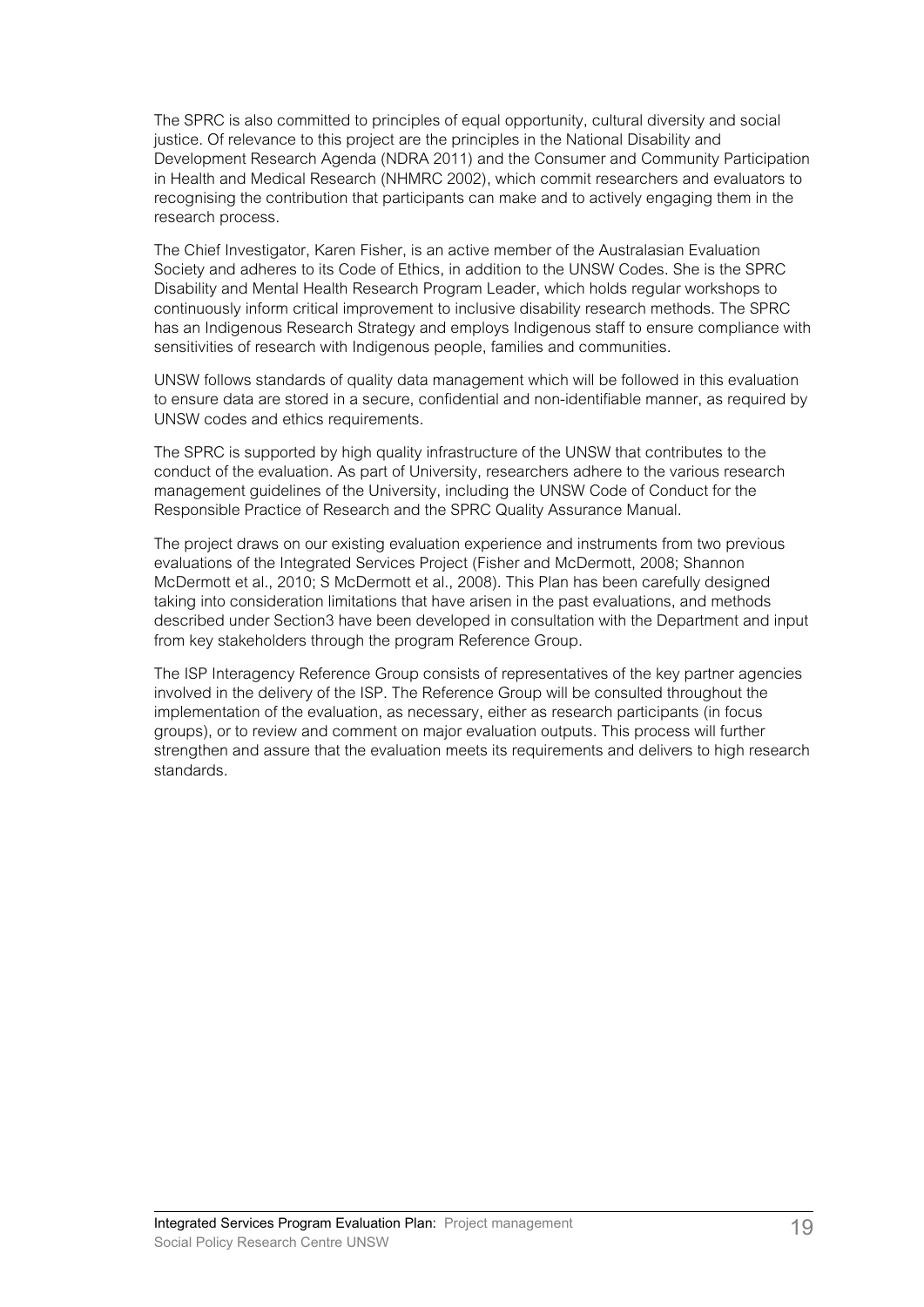# **6.1 TOPIC GUIDE: FOCUS GROUPS WITH ISP STAKEHOLDERS**

*A smaller selection of these questions will be prioritised* following discussion with ADHC and be selected according to the roles of confirmed participants in each focus group.

#### **GOVERNANCE**

- 1. Are all relevant agencies represented at appropriate levels in the current governance arrangements?
- 2. What are the critical factors or barriers to actively engaging relevant stakeholders?
- 3. How effective are current processes for meetings, planning, monitoring and reviewing the project? What could be improved?
- 4. Could any elements of the project's governance be of value if maintained or introduced into the wider service system?

#### **OPERATION/MANAGEMENT OF SUPPORT PROVIDED**

- 5. Do you have any comments about the administration of the ISP? e.g. funding or service design; adequate resources to support clients; referral and assessment processes and support from DHS; other service viability issues?
- 6. Have you been involved in the development of any protocols on the operation of ISP (e.g. referral process, range of agreements, resource manual)? What are they? What issues have you needed to take into consideration in developing these protocols?
- 7. Are all relevant agencies represented at appropriate levels of the governance structure?
- 8. What are the critical factors and barriers to actively engaging relevant stakeholders in the project?
- 9. Do current arrangements support appropriate leadership, accountability and decisionmaking?
- 10. What improvements could be made to current governance arrangements? Could any of these arrangements be of value if introduced into the wider system in the long term?

#### **OUTCOMES**

- 11. Has adequate data been available to monitor progress and results?
- 12. What are the benefits of ISP for clients? Can you give examples of these?
- 13. Can these strengths be sustained in the longer term? Can they influence the wider system of service provision?
- 14. What are the downsides of ISP for clients (prompt: loneliness, isolation, vulnerability, hospitalisations)? Can you give examples of these?
- 15. Did some clients benefit from this project more than others?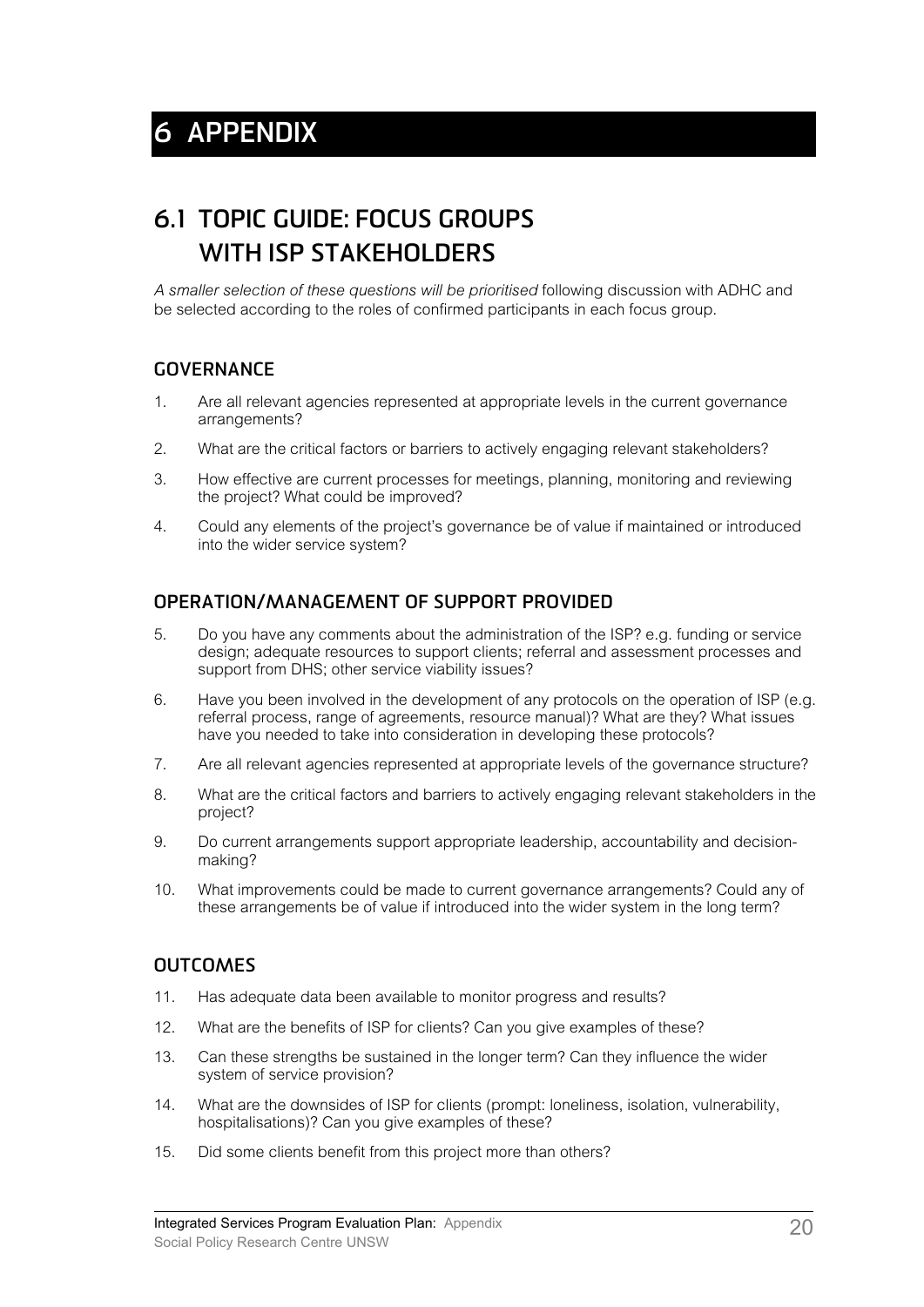- 16. What type of accommodation has been provided? Are you happy with the housing you have provided to the ISP clients?
- 17. How long did it take to house the person after he/she was admitted into the project?
- 18. Why have clients left the ISP? What happened to the resources housing, furniture & funding?
- 19. Are there any legislative or industrial factors assisting or inhibiting provision of services across the target group?
- 20. Can anything be done to foster earlier intervention in such situations?
- 21. To what extent did the project garner and maintain active involvement of social services?
- 22. Has the project acted on capacity building opportunities?
- 23. How do you see the future for the clients?
- 24. How do you see the future of the project?
- 25. Are there any other experiences or issues with the implementation and conduct of ISP that you'd like to be reflected in the evaluation?
- 26. Do you have any ideas about how ISP could be improved?
- 27. Do you have any further comments you would like to make about the ISP?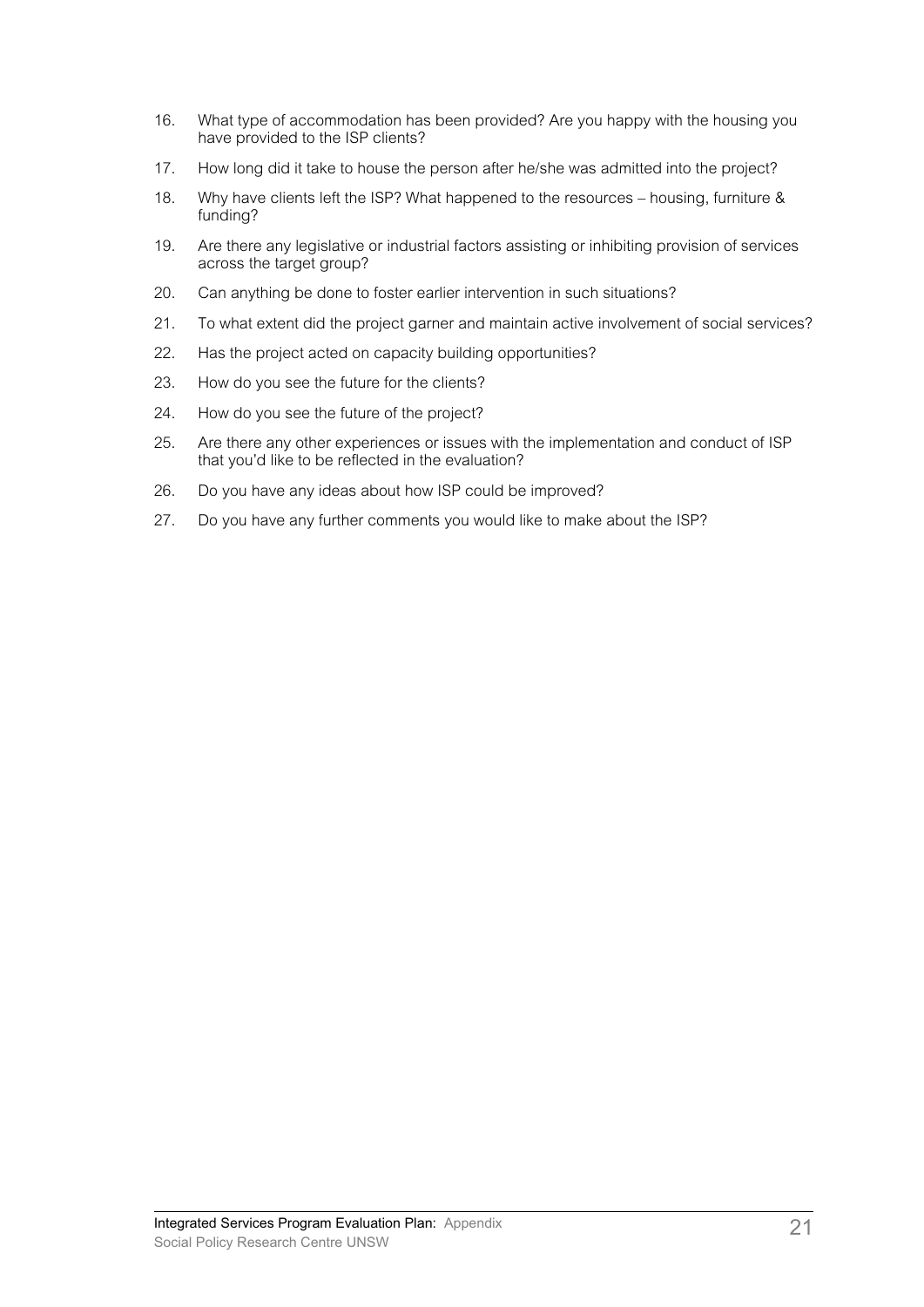### **REFERENCES**

- ADHC (2010a), *Community Justice Program. Service model description: Intensive residential support service*, Ageing, Disability and Home Care, Department of Human Services NSW,
- ADHC (2010b), *Stronger Together. A new direction for disability services in NSW 2006-2016. The next phase 2011-2016*, Department of Human Services NSW, Ageing, Disability and Home Care, Sydney.
- Baldry, E., and Dowse, L. (2013). 'Compounding mental and cognitive disability and disadvantage: police as care managers', in D. Chappell (ed.), *Policing and the mentally ill: international perspectives* (pp. 219-234), CRC PRess Taylor & Francis Group, Boca Raton.
- Banks, R., Bush, A., Baker, P., Bradshaw, J., Carpenter, P. and Deb, S. (2007), *Challenging behaviour - a unified approach: Clinical and service guidelines for supporting peoples with learning disabilities who are at risk of receiving abusive or restrictive practices*, College Report CR 144, Royal College of Psychiatrists, British Psychological Society and Royal College of Speech and Language Therapists,
- Bleasdale, M. (2006), *Supporting the housing of people with complex needs*, AHURI Positioning Paper No. 89, report prepared for the Australian Housing and Urban Research Institute
- Bruce, J., McDermott, S., Ramia, I., Bullen, J. and Fisher, K. R. (2012), *Evaluation of the Housing and Accommodation Support Initiative (HASI) Final Report*, SPRC Report 10/12, for NSW Health and Housing NSW, Social Policy Research Centre, University of NSW, Sydney.
- Cummins, R. (2005), *Australian Unity Wellbeing Index, Survey 18*, Australian Centre on Quality of Life, Deakin University, Melbourne. [http://acqol.deakin.edu.au/index\\_wellbeing/index.htm.](http://acqol.deakin.edu.au/index_wellbeing/index.htm)
- Fisher, K. R. and McDermott, S. (2008), *Evaluation of the Integrated Services Project for Clients with Challenging Behaviour: Evaluation Plan, SPRC Report 12/08*, report prepared for for Integrated Services Project NSW,
- Flatau, P., Zaretzky, K., Brady, M., Haigh, Y. and Martin, R. (2008), *The Cost Effectiveness of Homelessness Programs: A First Assessment*, a report for the Australian Housing and Urban Research Institute, AHURI Final Report No. 119, Perth.
- Hamilton, M. and Elford, K. (2009), *The Report on the Five Years of the Multiple and Complex Needs Panel 2004-2009*, report prepared for the Department of Human Services, Victoria,
- Kelly, G., Todd, J., Simpson, G., Kremer, P. and Martin, C. (2006), 'The Overt Behaviour Scale (OBS): A tool for measuring challenging behaviours following ABI in community settings', *Brain injury,* 20(3), 307-319.
- Knapp, M., Comas-Herrera, A., Astin, J., Beecham, J. and Pendaries, C. (2005), 'Intellectual disability, challenging behaviour and cost in care accommodation: what are the links?', *Health & Social Care in the Community,* 13(4), 297-306.
- KPMG (2010), *Evaluation of the Community Justice Group Program. Final Report*, prepared for the Department of Justice and Attorney General,
- Lowe, K., Allen, D., Jones, E., Brophy, S., Moore, K. and James, W. (2007), 'Challenging behaviours: prevalence and topographies', *Journal of Intellectual Disability Research,*  51(8), 625-636.
- Mansell, J. L. (2007), *Services for people with learning disabilities and challenging behaviour or mental health needs (revised edition)*, http://www.kent.ac.uk/tizard/research/research\_projects/dh2007mansellreport.pdf, London.